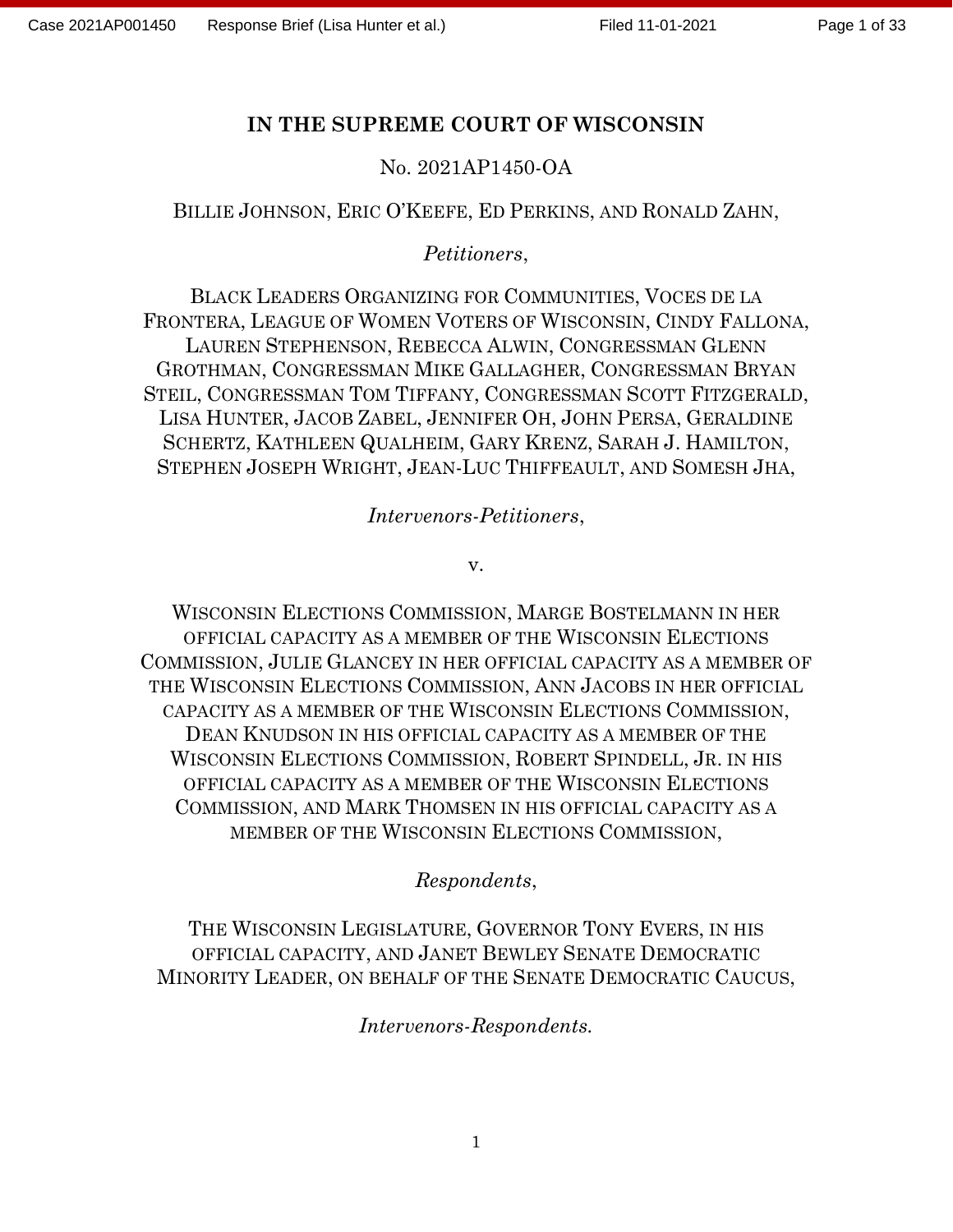#### HUNTER INTERVENOR-PETITIONERS' RESPONSE BRIEF ADDRESSING PARTIES' OCTOBER 25, 2021 BRIEFS

Charles G. Curtis, Jr. Bar No. 1013075 PERKINS COIE LLP 33 E Main St, Ste 201 Madison, Wisconsin 53703-3095 (608) 663-7460 CCurtis@perkinscoie.com Attorney for Hunter Intervenor-Petitioners

Aria C. Branch\* Jacob D. Shelly\* Christina A. Ford\* William K. Hancock\* ELIAS LAW GROUP LLP 10 G St., NE, Suite 600 Washington, D.C. 20002 (202) 968-4490 ABranch@elias.law JShelly@elias.law CFord@elias.law WHancock@elias.law Attorneys for Hunter Intervenor-Petitioners

\*Admitted Pro Hac Vice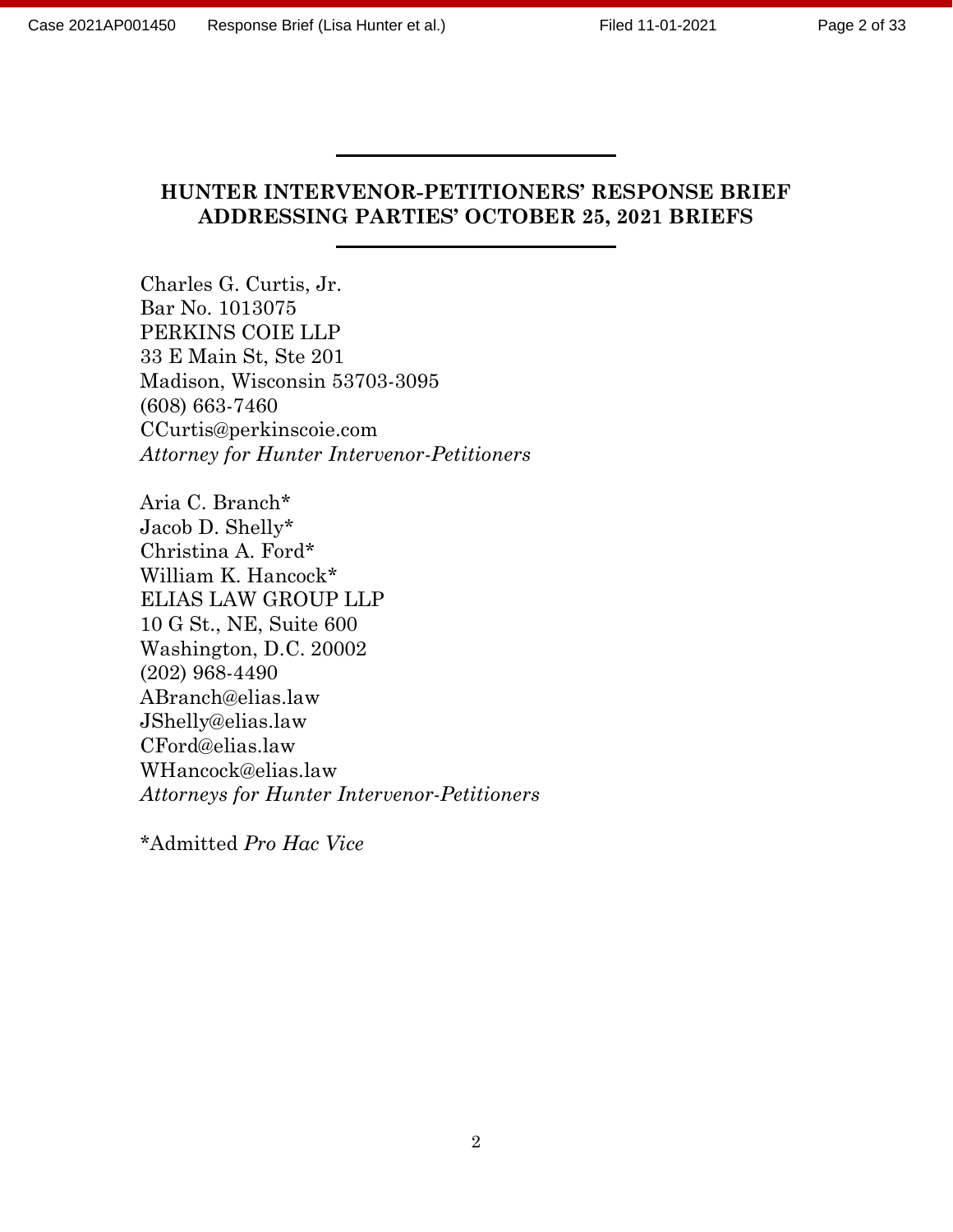# TABLE OF CONTENTS

| Ι. |                                                                    | There is no legal basis for the Court to pursue a least-change           |  |
|----|--------------------------------------------------------------------|--------------------------------------------------------------------------|--|
|    |                                                                    | A. The Court's remedial powers are not limited to a least-change         |  |
|    |                                                                    |                                                                          |  |
|    |                                                                    |                                                                          |  |
|    | II. A least-change approach entrenches extreme partisan advantage. |                                                                          |  |
|    |                                                                    | A. <i>Rucho</i> does not require this Court to be willfully blind to the |  |
|    |                                                                    | B. No court in Wisconsin's history has used a least-change               |  |
|    |                                                                    | C. The Court should not prioritize redistricting factors that will       |  |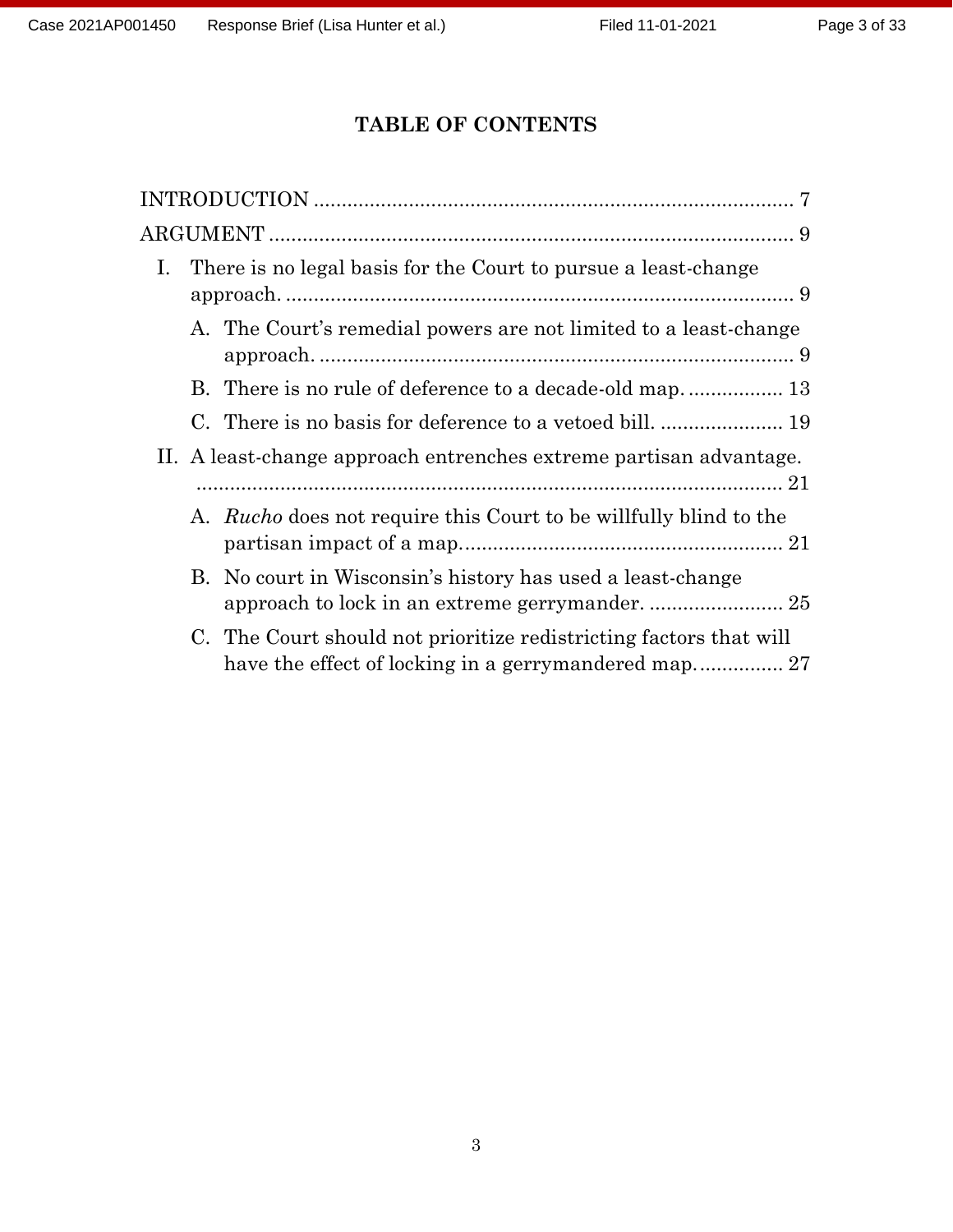Cases

# TABLE OF AUTHORITIES

# Page(s)

| Abrams v. Johnson,                                                              |
|---------------------------------------------------------------------------------|
| State ex rel. Att'y Gen. v. Cunningham,                                         |
| Balderas v. Texas,<br>2001 WL 36403750 (E.D. Tex. Nov 14, 2001), summarily      |
| Baldus v. Members of Wis. Gov't Accountability Bd.,                             |
| Baumgart v. Wendelberger,<br>No. 01-C-0121, 2002 WL 34127471 (E.D. Wis. May 30, |
| Carstens v. Lamm,                                                               |
| Chapman v. Meier,                                                               |
| In Interest of $E.C.,$                                                          |
| Favors v. Cuomo,<br>No. 11-CV-5632, 2012 WL 928223 (E.D.N.Y. Mar. 19,           |
| Growe v. Emison,                                                                |
| Hippert v. Ritchie,                                                             |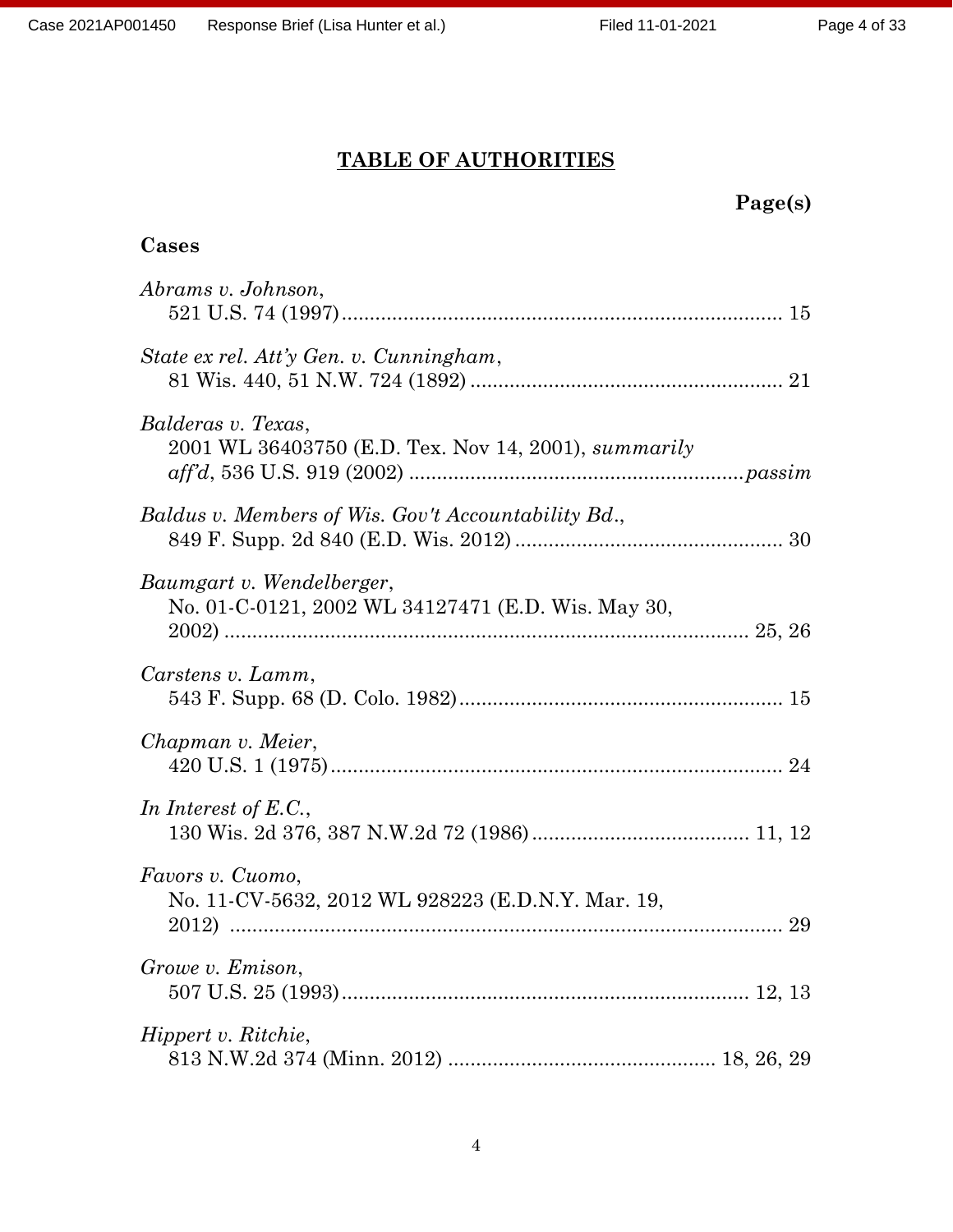| Jensen v. Wis. Elections Bd.,                                                |
|------------------------------------------------------------------------------|
| North Carolina v. Covington,                                                 |
| O'Sullivan v. Brier,                                                         |
| Perez v. Perry,                                                              |
| <i>Prosser v. Elections Board,</i>                                           |
| State ex rel. Reynolds v. Zimmerman,                                         |
| Rucho v. Common Cause,                                                       |
| Sixty-Seventh Minn. State Senate v. Beens,                                   |
| Smith v. Clark,                                                              |
| State v. Grimm,                                                              |
| United States v. Raines,                                                     |
| Upham v. Seaman,                                                             |
| Vera v. Richards,<br>861 F. Supp. 1304 (S.D. Tex. 1994), aff'd sub nom. Bush |
| White v. Weiser,                                                             |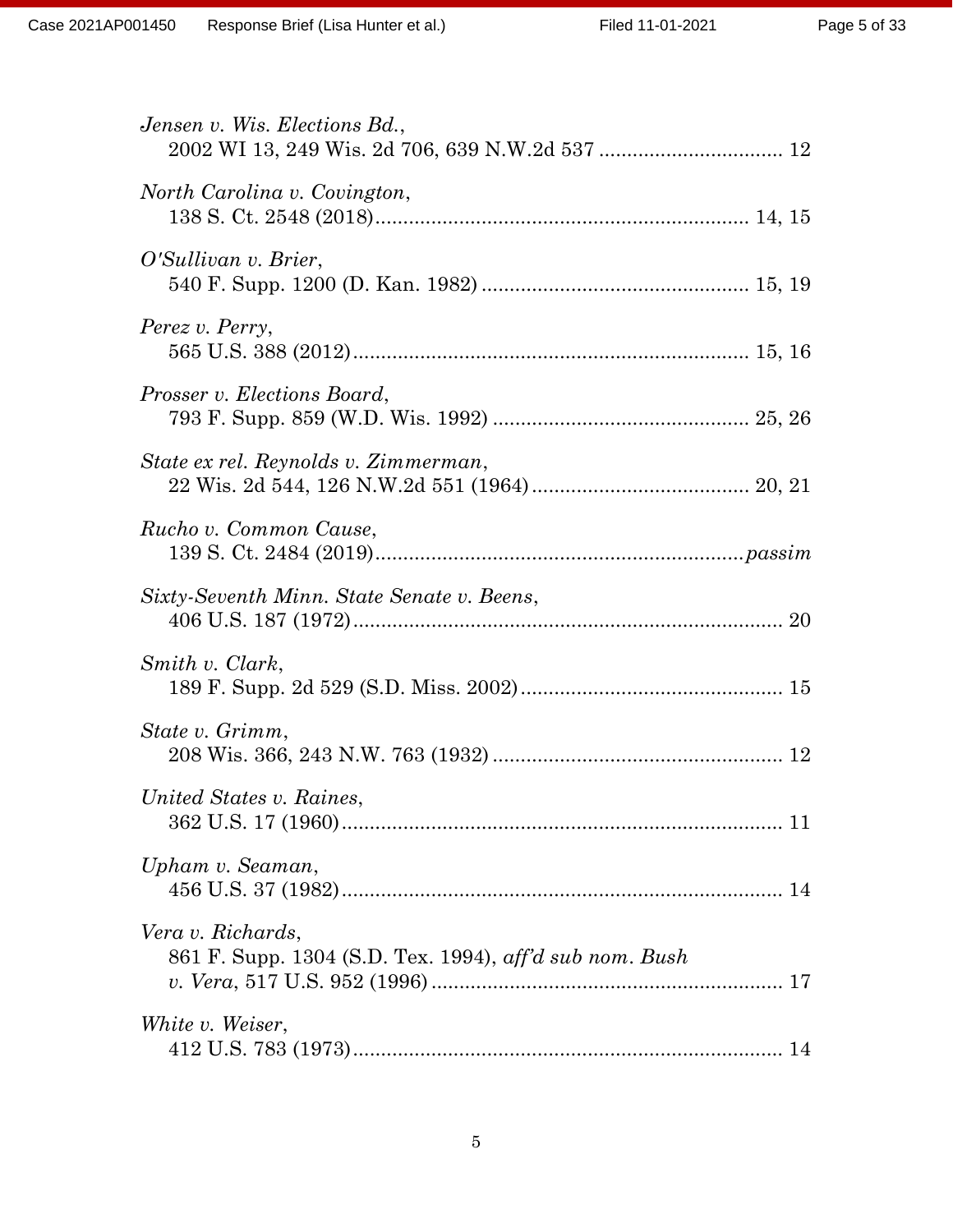| Whitford v. Gill,<br>218 F. Supp. 3d 837 (W.D. Wis. 2016), vacated for lack of       |  |  |
|--------------------------------------------------------------------------------------|--|--|
| Wis. State AFL-CIO v. Elections Bd.,                                                 |  |  |
| Wyche v. Madison Par. Police Jury,                                                   |  |  |
| Zachman v. Kiffmeyer,<br>No. C0-01-160 (Minn. Special Redistricting Panel Mar.<br>27 |  |  |
| <b>Other Authorities</b>                                                             |  |  |
|                                                                                      |  |  |
|                                                                                      |  |  |
|                                                                                      |  |  |
|                                                                                      |  |  |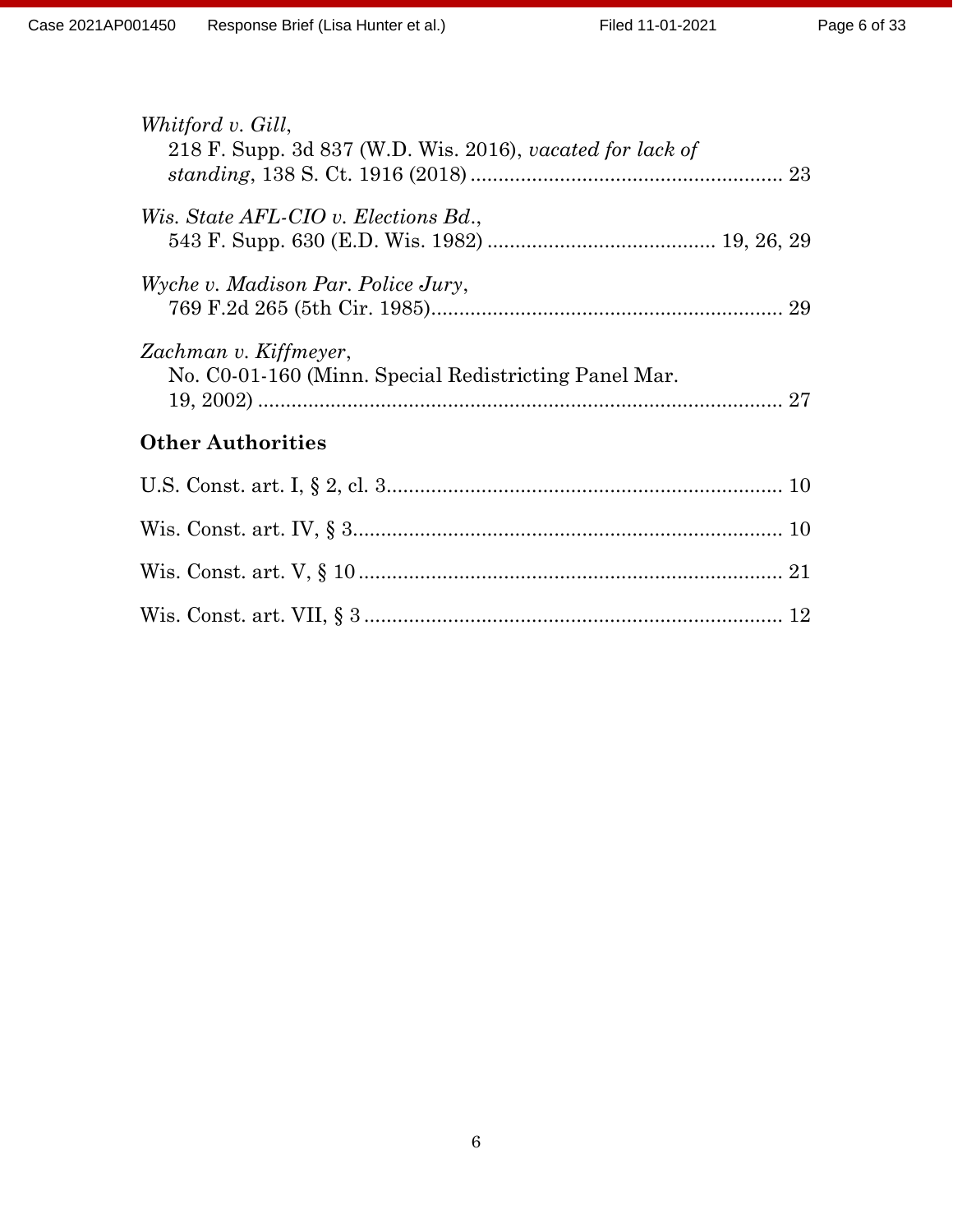#### INTRODUCTION

This Court has a choice to make: Affirmatively perpetuate one of the country's most extreme gerrymanders, or adopt a neutral map befitting an impartial judiciary. Rhetoric from the Legislature aside, this Court is not required to maintain the existing gerrymander; if it does so, it is only by choice.

This Court owes no special deference to a now outdated and unconstitutional map from the 2010 redistricting cycle. Unlike other redistricting cases in which courts are called upon to remedy one or two districts in a contemporaneously enacted map, impasse litigation, by definition, means there is no enacted plan that this Court could defer to that reflects the elected branches' policy choices in light of the 2020 Census.

Nor should the Court give into the Legislature's brazen request that it directly implement the Legislature's preferred map even if that map does not survive a gubernatorial veto. This entire litigation is premised on the expectation that the Republican-controlled Legislature will be unwilling and unable to pass redistricting plans that will be acceptable to Wisconsin's Democratic Governor. Doing as the Legislature requests would be deeply antidemocratic. It also has no basis in law or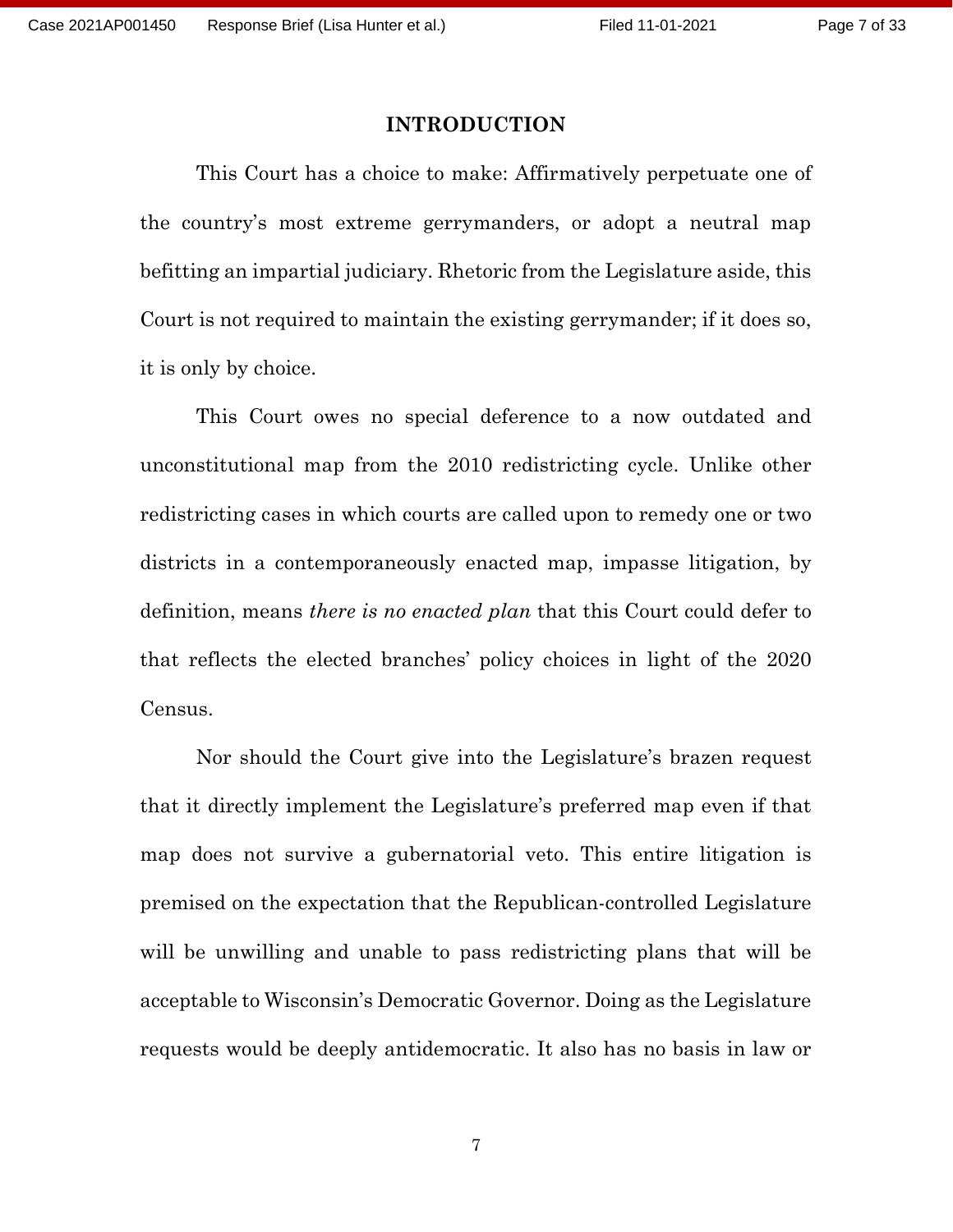precedent: this Court owes no deference to the Legislature's preferred redistricting plan after impasse.

 In refashioning Wisconsin's reapportionment plans for the next decade, this Court should strive to draw districts that return Wisconsin to a place where Wisconsin's voters have a fair shot at influencing the composition of their legislature. This is what Wisconsin voters themselves have clearly indicated they want. And Rucho v. Common Cause does not require otherwise. While several parties lean on Rucho to argue this Court should not consider the partisan implications of any remedial map, Rucho does not require courts to be willfully blind to the existence of partisan gerrymanders, and it most certainly does not encourage courts to actively perpetuate them. To the contrary, Rucho recognizes partisan gerrymanders as '"incompatible with democratic principles." 139 S. Ct. 2484, 2506 (2019). Rucho simply found that a partisan gerrymandering challenge under the federal Constitution to an enacted map exceeded the jurisdictional reach of federal courts. Notably, state courts are not so bound. But, in any event, this case does not ask this Court to decide whether a duly enacted map is an unconstitutional partisan gerrymander; instead, where the political branches have been unable to agree on a map, the Court is required to choose one. As many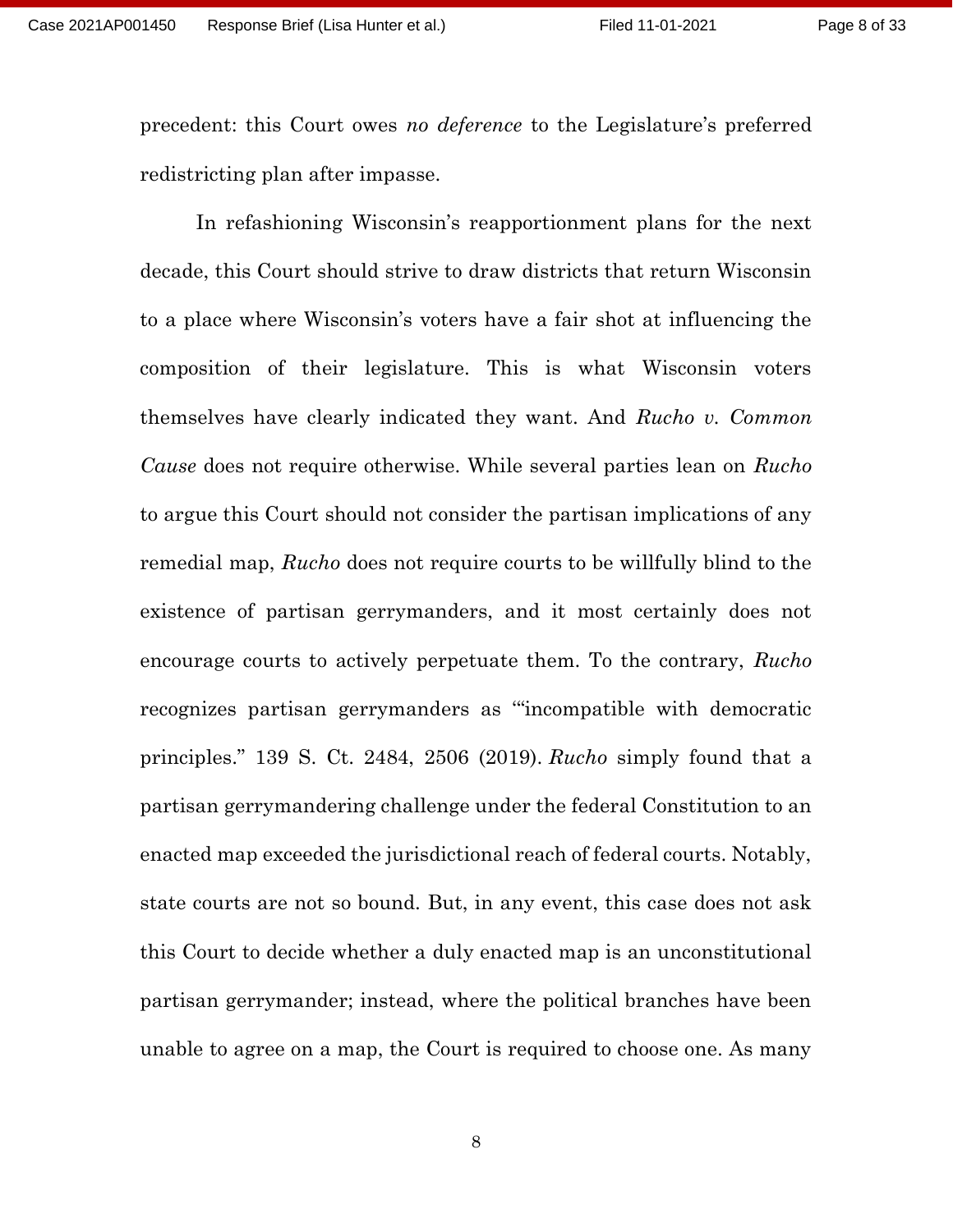courts have recognized, in this role, the judiciary should strive for fair and neutral maps.

 For all of these reasons, as well as those set forth below, this Court should not adopt a "least-change" approach to Wisconsin's new districts. While the Legislature and others contend that such an approach would "mirror[]" what Wisconsin courts historically have done after impasse, no court in Wisconsin's history has used a least-change approach to lock in an extreme gerrymander. This Court should reject the invitation to lend its imprimatur to highly partisan maps, whether they are the Legislature's past or proposed gerrymander of Wisconsin's electoral districts.<sup>1</sup>

#### ARGUMENT

## I. There is no legal basis for the Court to pursue a leastchange approach.

A. The Court's remedial powers are not limited to a leastchange approach.

Every ten years, Wisconsin's legislative and congressional districts must be redrawn. Under the Wisconsin Constitution, this task is

<sup>&</sup>lt;sup>1</sup> In their Opening Brief, the Hunter Intervenor-Petitioners recommended this Court make use of a special master. After evaluating the other parties' briefs, the Hunter-Intervenor Petitioners wish to make clear that they do not recommend that this Court use a special master to draw new maps. Instead, should this Court choose to use a special master at all, that individual might be used to evaluate the proposed maps and identify the submission that best complies with the prescribed criteria. In any event, final decision-making should of course rest with this Court, who are elected by the people of Wisconsin.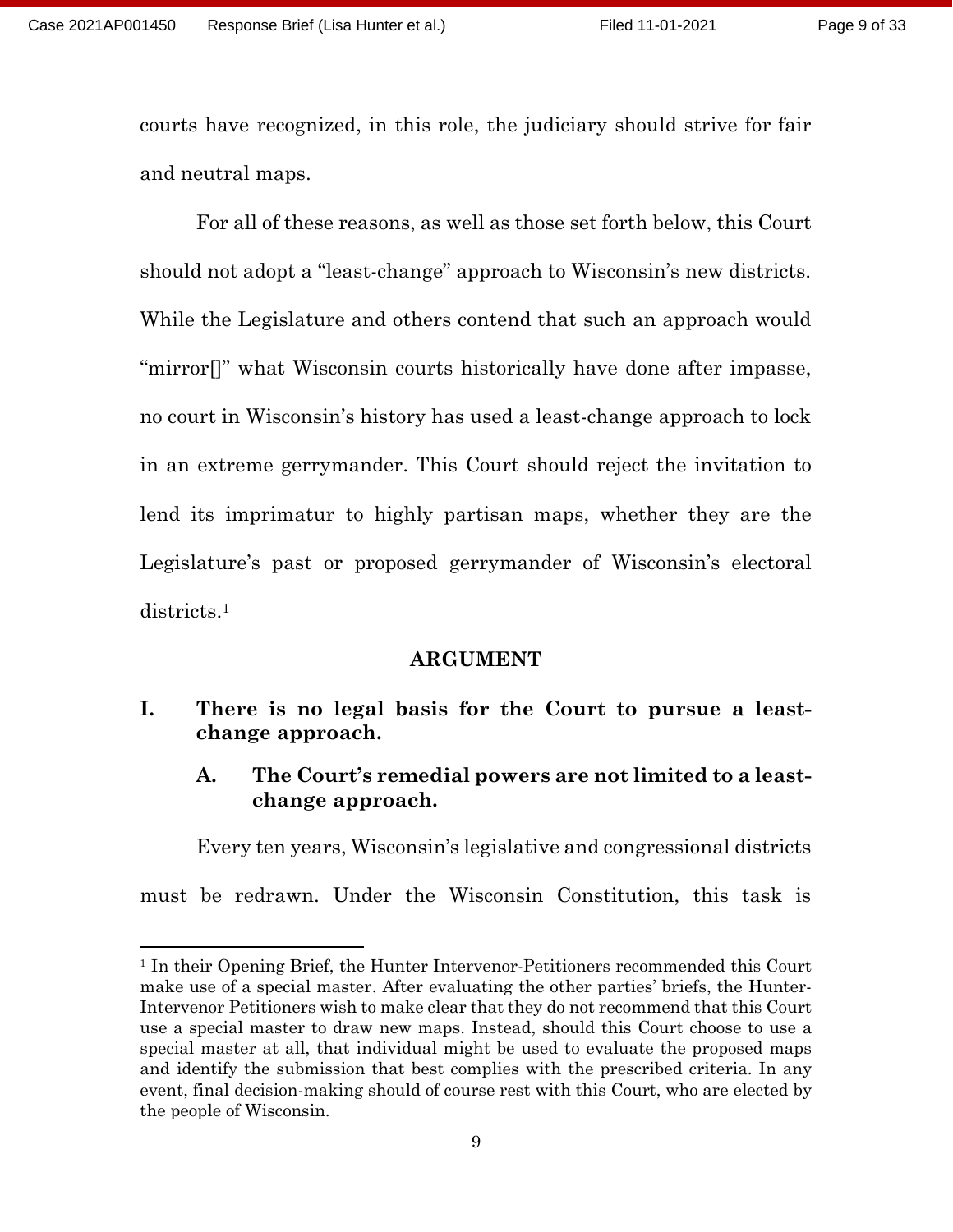assigned to the political branches in the first instance. This redistricting cycle, however, it is clear the political branches will not enact a redistricting plan. As a result, that task now falls to this Court—a task unlike any of this Court's ordinary disputes, and one that requires a wholesale remedy. While other parties to this action have suggested this Court need only relieve a simple malapportionment violation, this argument misunderstands the nature of the task before this Court, ignores the unique scope of impasse cases, and belies the critical distinction between this Court's original jurisdiction and other courts sitting in equity.

First, this Court is not called upon to remedy a minor technicality, but rather a wholesale failure of the political branches. There is no doubt that the political branches have a legal duty to reapportion Wisconsin's legislative and congressional districts, regardless of population change. Even if Wisconsin's population was unchanged between 2010 and 2020, the Wisconsin Constitution still requires that state legislative districts be apportioned "anew" after each Census. Wis. Const. art. IV, § 3. Similarly, the U.S. Constitution requires that representatives be apportioned according to an enumeration made every ten years. U.S. Const. art. I, § 2, cl. 3.

10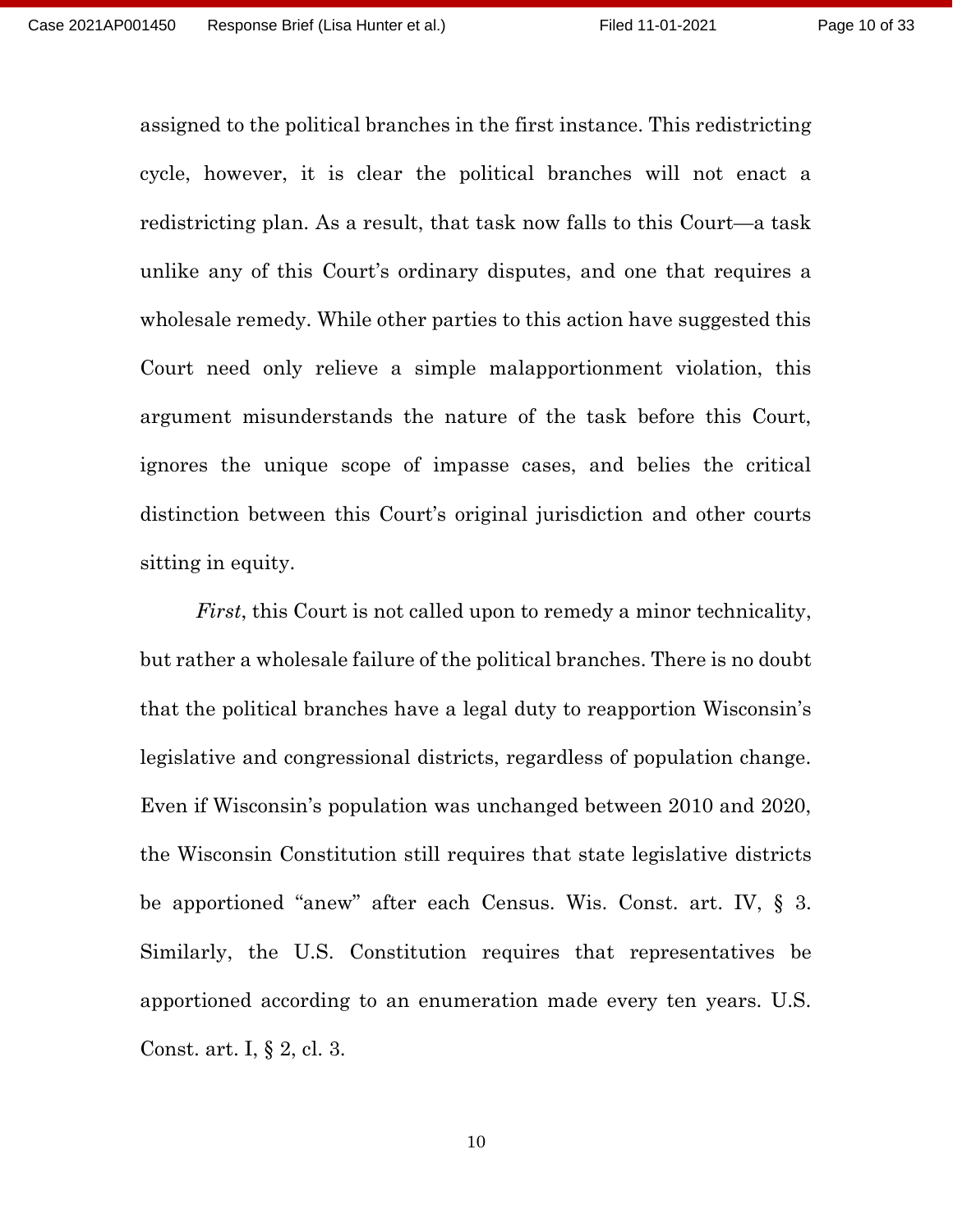Second, impasse litigation is not like other kinds of redistricting cases that challenge specific portions of a recently enacted map for alleged legal violations. Instead, impasse litigation seeks a court-ordered remedy to the legislature's failure to enact a map in the first instance by asking the Court to take up the pen. In that way, the case before the Court implicates the entire map. The far-reaching scope of the violation calls for a comprehensive remedy.

Third, the argument that this Court has limited remedial powers in this case misunderstands the role of this Court when exercising its original jurisdiction. Whatever the limits on the remedial powers of lower Wisconsin courts or federal courts, there are no such limits on *this* Court. The judicial power of federal courts, for example, is limited to adjudicating "cases or controversies," and their remedial power is limited to what is necessary to resolve those controversies. See United States v. Raines, 362 U.S. 17, 21 (1960) ("This Court, as is the case with all federal courts, has no jurisdiction to pronounce any statute, either of a state or of the United States, void … except as it is called upon to adjudge the legal rights of litigants in actual controversies.") (quotations omitted). Similarly, the equitable power of Wisconsin circuit courts is limited to responding to "the invasion of legally protected rights." In Interest of E.C., 130 Wis. 2d 376, 389, 387 N.W.2d 72, 77 (1986) (explaining the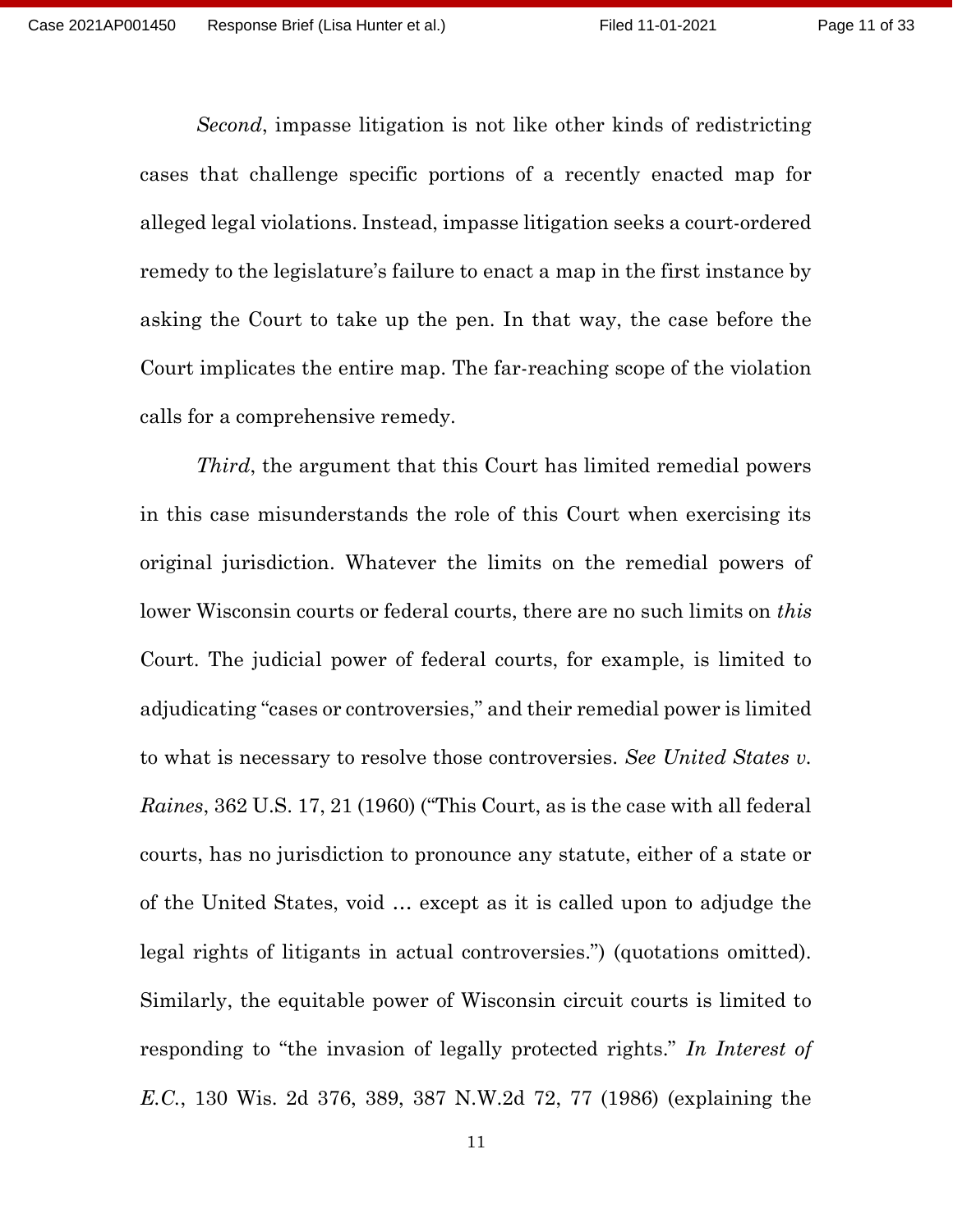circuit court "may provide complete justice only where there is a wrong"). But neither the Wisconsin Constitution nor any legal precedent places any such limits on this Court's original jurisdiction; it is simply permitted to "hear original actions and proceedings." Wis. Const. art. VII, § 3. Indeed, as this Court has recognized, the question over whether to accept an original action is one of "judicial policy rather than one relating to the power of this court." State v. Grimm, 208 Wis. 366, 243 N.W. 763, 765 (1932).

As a question of judicial policy, there can be no doubt that it is appropriate for this Court to take up the task of redistricting in full. This Court has previously recognized that redistricting cases warrant original jurisdiction because any redistricting case "is, by definition, publici juris, implicating the sovereign rights of the people of this state." Jensen v. Wis. Elections Bd., 2002 WI 13, ¶ 17, 249 Wis. 2d 706, 717, 639 N.W.2d 537, 542. Indeed, this Court recognized that decennial redistricting is not akin to correcting a legal violation but resembles a form of "judicially legislating."  $Id. \P 10$ .

The cases identified by other parties—where federal courts are limited in the relief they can grant—only serve to further illustrate the propriety of this Court developing an independent redistricting plan. As the U.S. Supreme Court recognized in Growe v. Emison, the reason for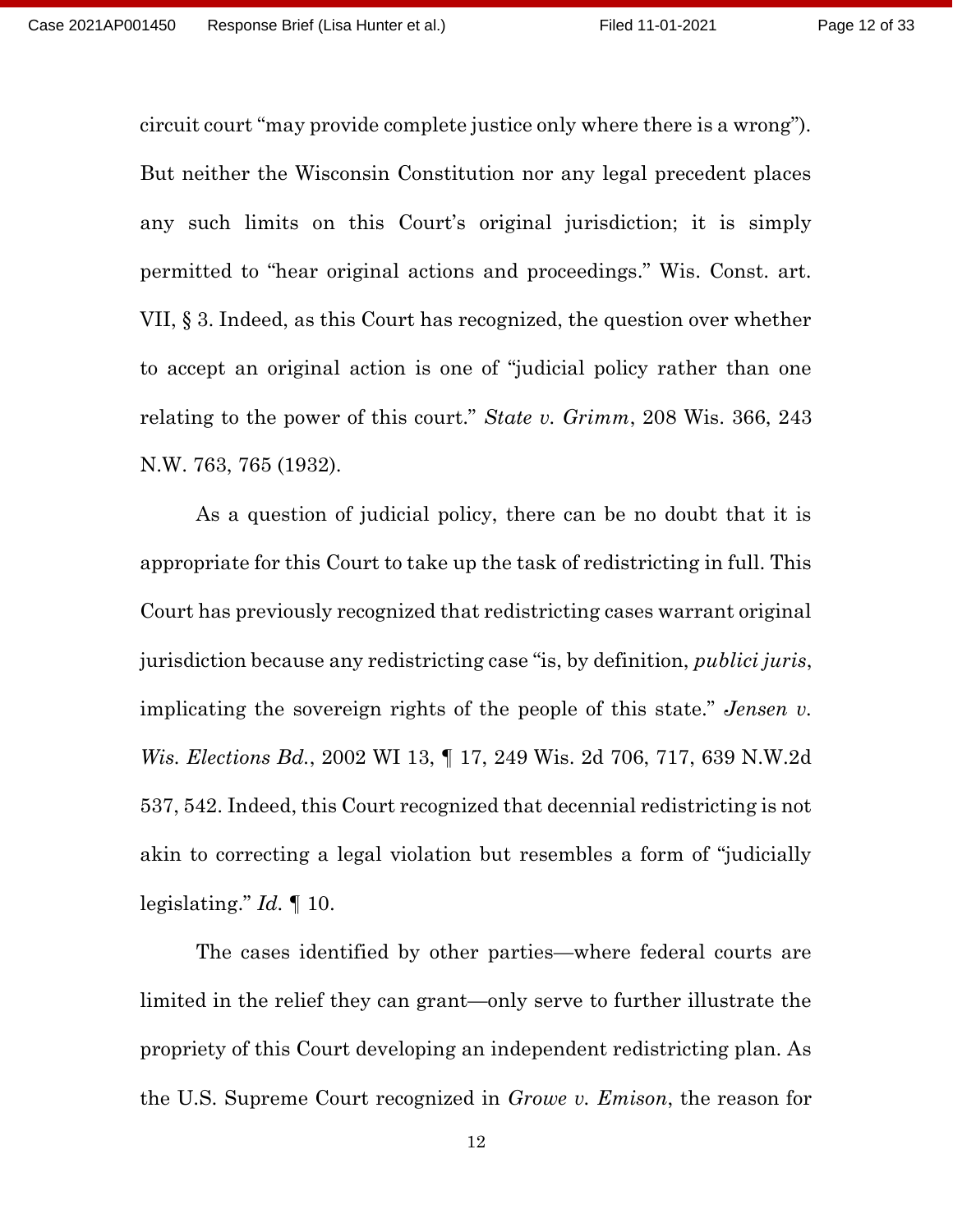deferring to state courts is because redistricting is a "highly political task" that is "primarily the duty and responsibility of the State" through either its legislature or its courts. 507 U.S. 25, 33-34 (1993). If the question presented in this suit, or in Growe, were simply a question of correcting a legal violation, it would be just as appropriate for federal courts to address that issue in the first instance.

In sum, there is no limit on this Court's remedial power to provide Wisconsin voters a materially different reapportionment plan from the now-defunct plan they had in the prior decade. Though there may be sound reasons for *other* courts to narrow the scope of their review, this Court is well positioned to fully take up the task of redistricting in lieu of the political branches.

#### B. There is no rule of deference to a decade-old map.

Wisconsin is not the same as it was ten years ago. The 2020 Census reflects a decade of change and growth, posing the question: how should Wisconsin, as it exists today, be represented in Congress and the Legislature? The answer involves policy decisions that, under the Wisconsin Constitution, are left to the political branches in the first instance. Indeed, if the political branches were to agree on an answer to the policy questions posed by Wisconsin's growth over the last decade, their enacted map would warrant deference. But this case is before the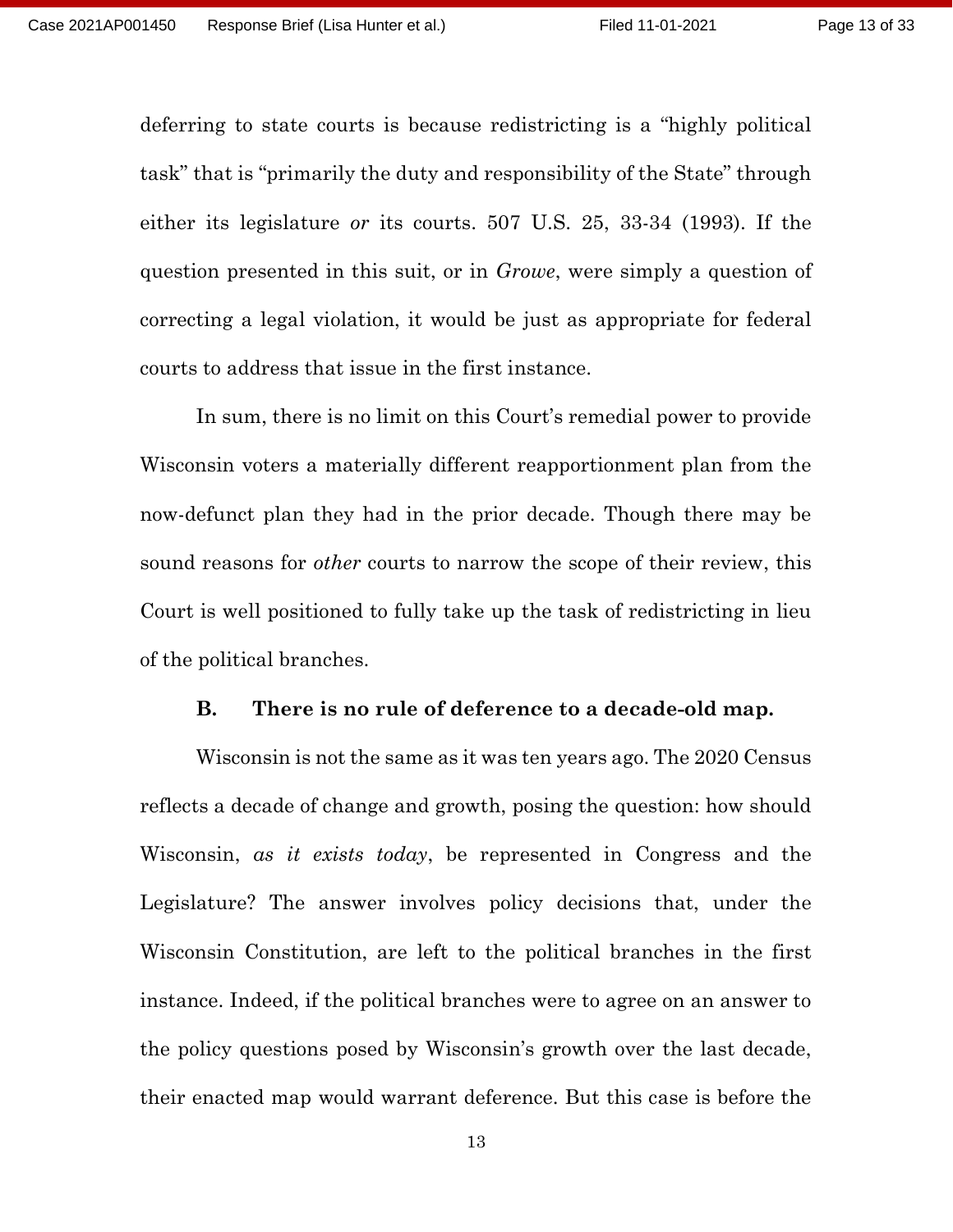Court precisely because the political branches have not—and likely will not—supply the answer.

Other parties to this case, hoping this Court will adopt Wisconsin's reapportionment plans from the last decade, distort numerous cases from the U.S. Supreme Court for the alleged proposition that this Court must defer to a decade-old map. But the cases they cite exclusively concern judicial deference to maps *actually enacted* through ordinary political processes after the most recent census. In Upham v. Seamon, for example, the Supreme Court's statement that any modifications to the challenged districting plan should be "limited to those necessary to cure any constitutional or statutory defect" referred to a redistricting plan that had been enacted by Texas's legislature in the wake of the 1980 Census, in which only two districts were in contention. 456 U.S. 37, 38, 43 (1982). Similarly, in White v. Weiser, when the Supreme Court instructed courts to "follow the policies and preferences […] in the reapportionment plans proposed by the state legislature," it was referring to a duly enacted law that had been signed by Texas's governor in the wake of the 1970 Census. 412 U.S. 783, 795 (1973). The same is true of North Carolina v. Covington, which evaluated a racial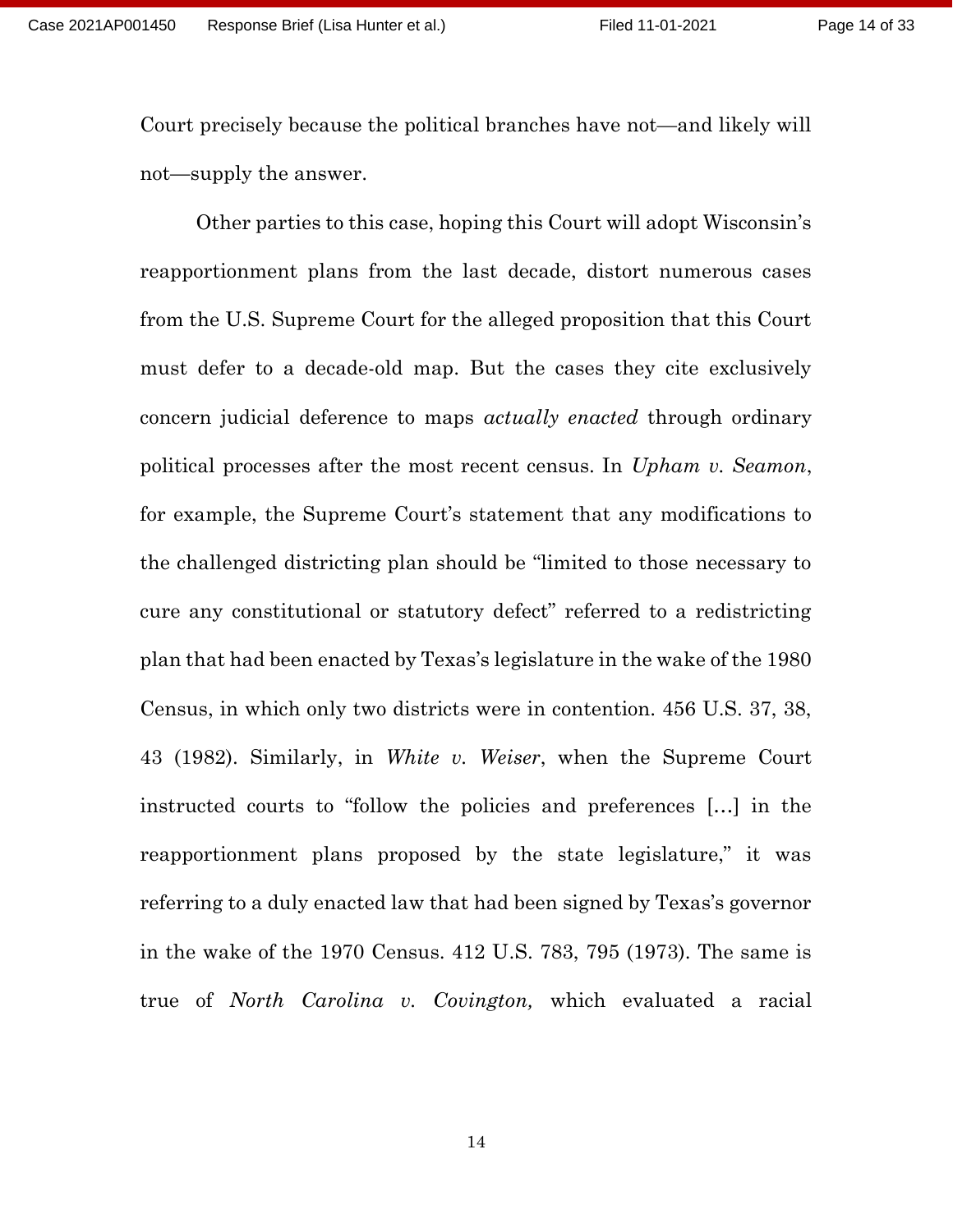gerrymandering challenge to a handful of districts in another duly enacted map. 138 S. Ct. 2548 (2018).<sup>2</sup>

Moreover, *Perry v. Perez*, which the other parties repeatedly cite, further illustrates that courts adjudicating impasse cases are not bound to the policy choices of a decade-old legislature. Perry clarified that Upham deference only applies to "recently enacted plan[s]" because they reflect "the State's policy judgments on where to place new districts and how to shift existing ones in response to massive population growth." 565 U.S. 388, 393 (2012).<sup>3</sup> If that were not clear enough, the Supreme Court also distinguished the Upham line of cases from Balderas v. Texas, 2001 WL 36403750 (E.D. Tex. Nov 14, 2001), summarily aff'd, 536 U.S. 919 (2002), an impasse case where no redistricting plan had been enacted

<sup>2</sup> Indeed, even where plaintiffs are challenging aspects of a recently-enacted map, courts are not bound by a least-change approach. In *Abrams v. Johnson*, for instance, the Supreme Court *rejected* the invocation of Upham deference because its remedial plan was required to address "a large geographic area of the State." 521 U.S. 74, 86 (1997). Under those circumstances, the court "was justified in making substantial changes to the existing plan." Id.

<sup>&</sup>lt;sup>3</sup> This distinction in *Perry*—that courts should not defer to a decade-old map—has been the consistent approach of federal courts. See, e.g., Smith v. Clark, 189 F. Supp. 2d 529, 539 (S.D. Miss. 2002) (holding that where the state "failed to enact a congressional redistricting plan … there is no expression, certainly no clear expression, of state policy on congressional redistricting to which we must defer"); O'Sullivan v. Brier, 540 F. Supp. 1200, 1202 (D. Kan. 1982) ("In the circumstances before us, with the 1971 Kansas redistricting plan being constitutionally unacceptable and the legislature having failed to enact a new redistricting plan, our powers are broad."); Carstens v. Lamm, 543 F. Supp. 68, 79 (D. Colo. 1982) (affording no deference because vetoed redistricting plan was only the "proffered current policy rather than clear expressions of state policy") (citations omitted).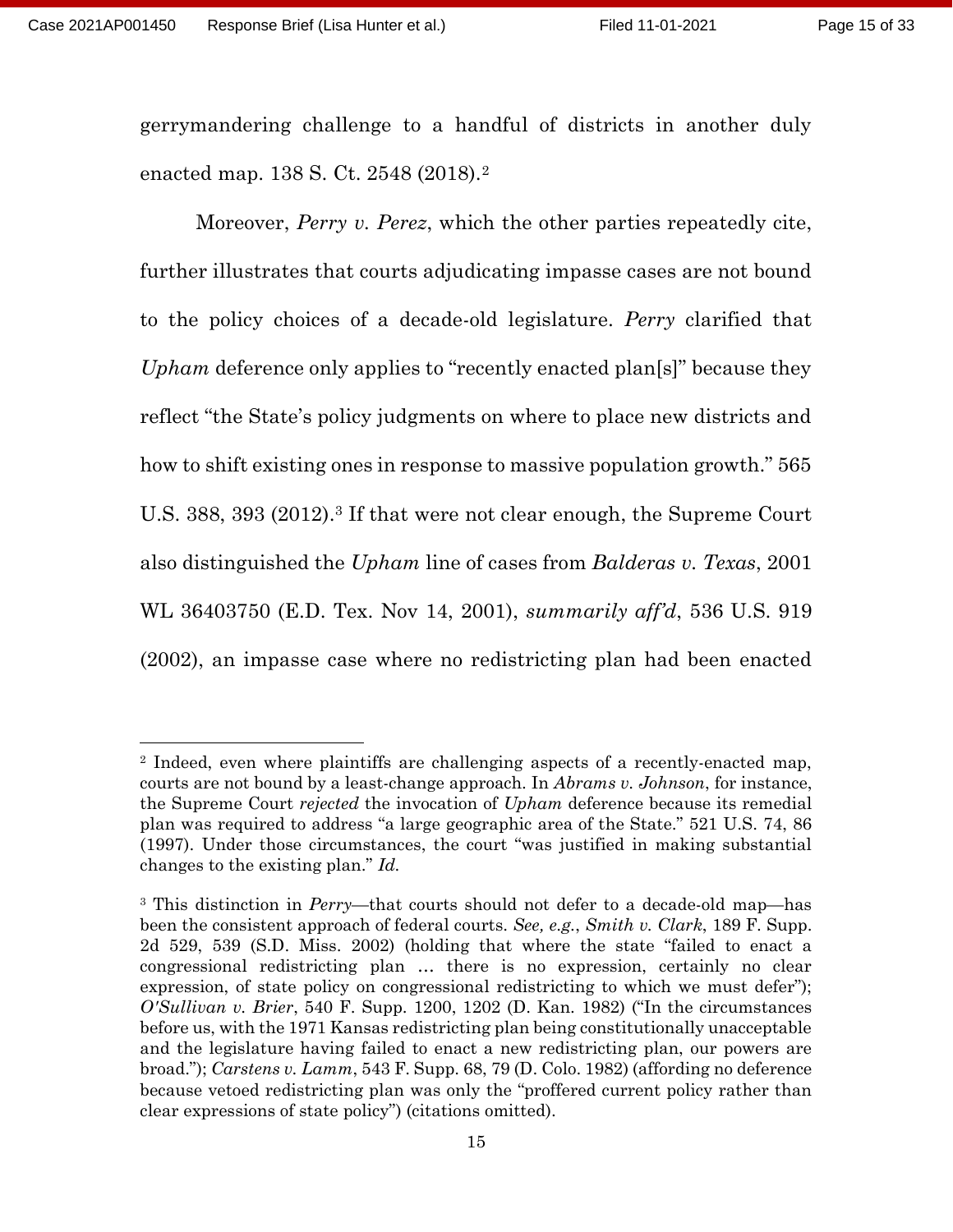since the most recent Census. Perry, 565 U.S. at 396. As the Court explained, because "there was no recently enacted state plan," the Balderas court was "compelled to design an interim map based on its own notion of the public good." Id.

Balderas is particularly instructive here. There, the political branches had failed to enact a state redistricting plan to account for the 2000 Census. See 2001 WL 36403750 at \*2. As a result, the court set out to "draw a redistricting plan according to neutral redistricting factors, including compactness, contiguity, and respecting county and municipal boundaries." Id. (cleaned up). Instead of looking at vetoed maps or decade-old maps, the starting point was traditional redistricting criteria—including drawing majority-minority districts required by the Voting Rights Act. Id. After using neutral criteria to develop a map, the Court "checked [their] plan against the test of general partisan outcome" using prior election results, describing it as a "traditional last check upon the rationality of any congressional redistricting plan." Id. at \*3. Once it was shown that "the plan is likely to produce a congressional delegation roughly proportional to the party voting breakdown across the state," the court was satisfied with the plan. Id.

Balderas's approach—rejecting a proposed least-change approach and explicitly considering partisan outcomes—is particularly important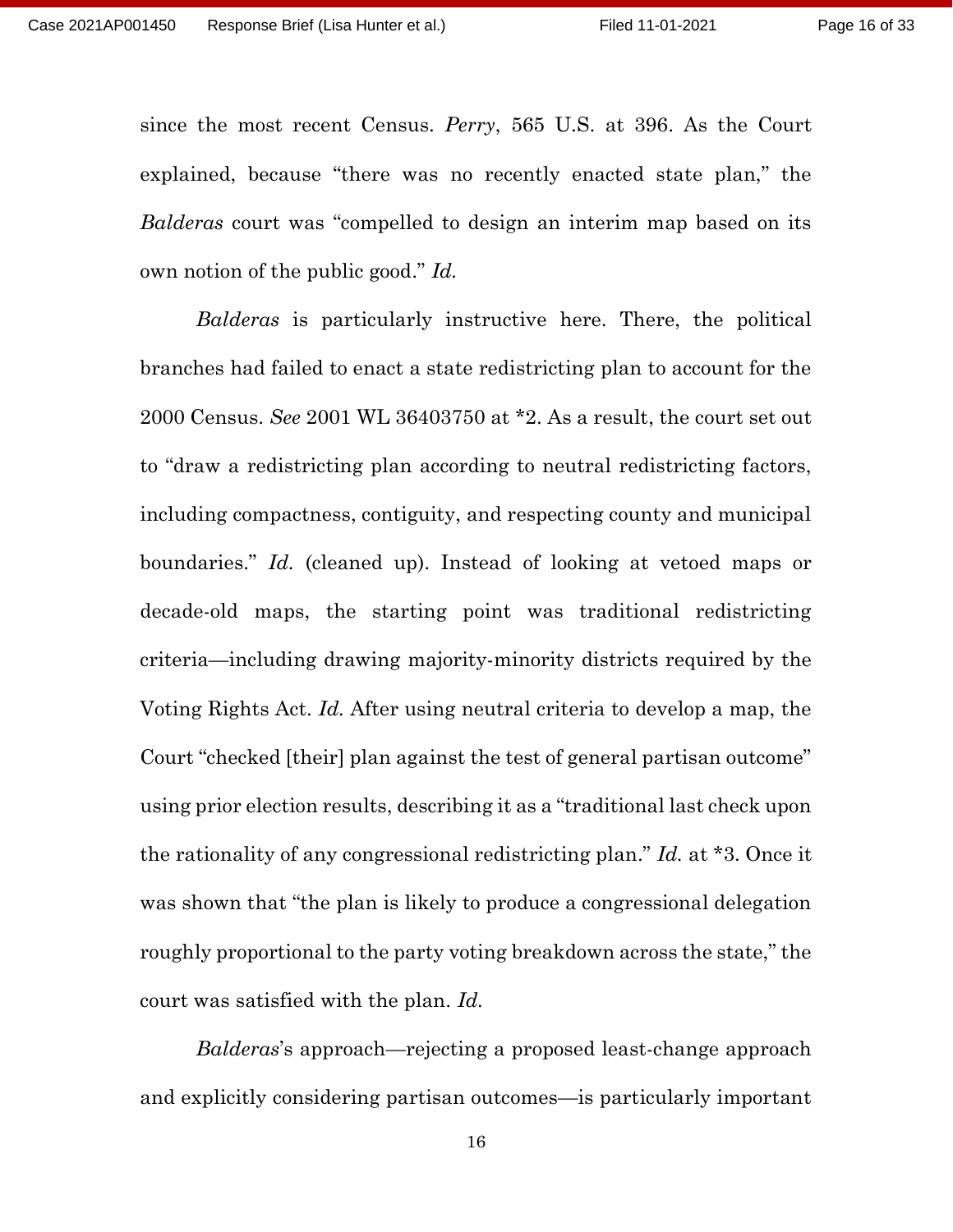when the existing map is grossly gerrymandered. Like Wisconsin's now outdated map, the prior map before the Balderas court "sabotaged" traditional redistricting principles." Vera v. Richards, 861 F. Supp. 1304, 1334 (S.D. Tex. 1994), aff'd sub nom. Bush v. Vera, 517 U.S. 952 (1996). "For the sake of maintaining or winning seats … [incumbents had] shed hostile groups and potential opponents by fencing them out of their districts." Id. The map was excoriated as "not one in which the people select their representatives, but in which the representatives have selected the people." Id.

Faced with the prospect of placing the court's imprimatur on a gerrymandered map, the *Balderas* court rejected any suggestion of pursuing a least-change approach. Instead, the court took direct aim at the issue, and found that "political gerrymandering, a purely partisan exercise, is inappropriate for a federal court drawing a congressional redistricting map." Balderas, 2001 WL 36403750 at \*4. The court described gerrymandering as "an abuse of power that, at its core, evinces a fundamental distrust of voters, serving the self-interest of the political parties at the expense of the public good." Id. The Supreme Court summarily affirmed that approach in *Balderas*, 536 U.S. 919 (2002), and it should serve as a guide in this litigation.

17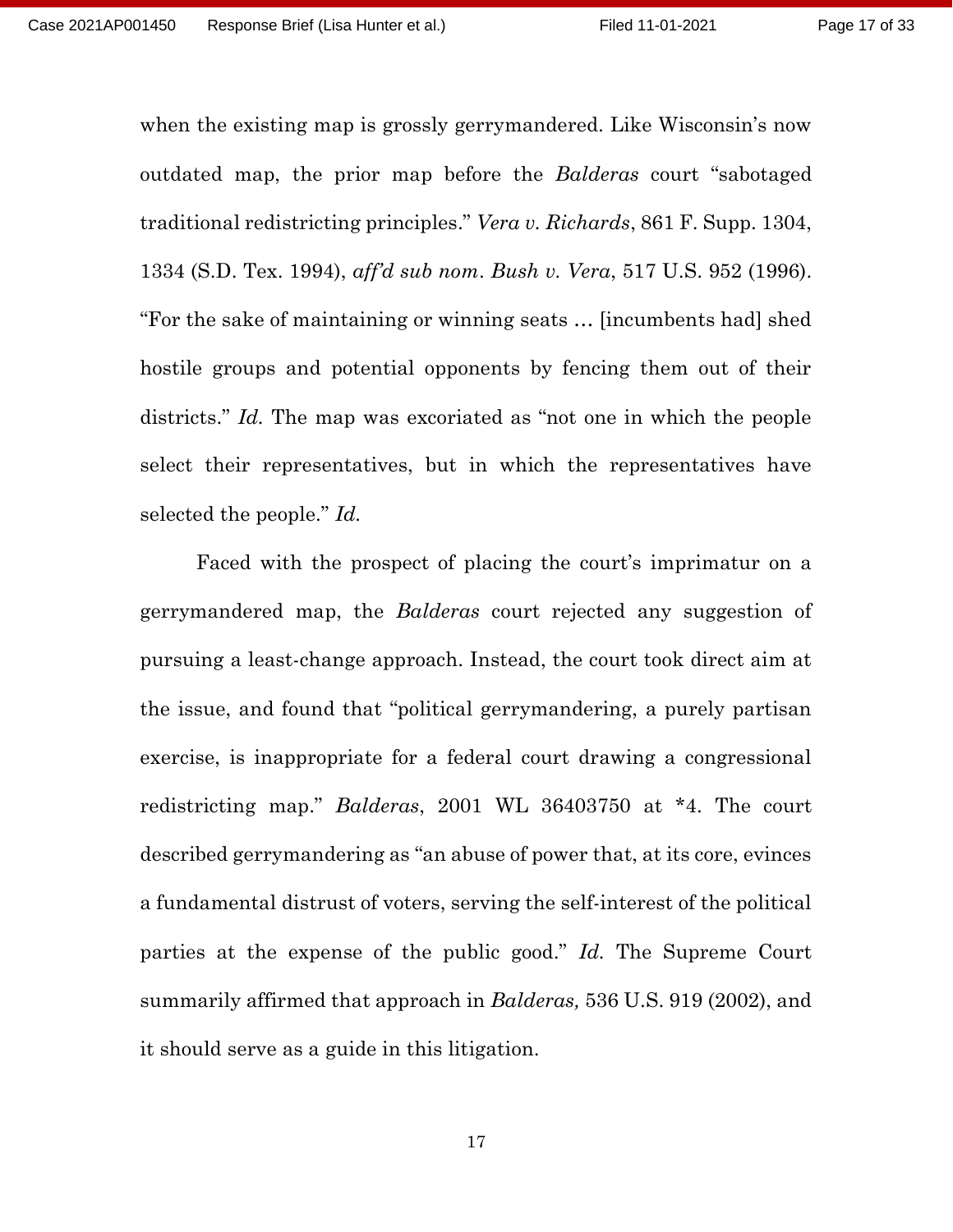Devoid of support for their position from U.S. Supreme Court precedent, the Johnson Petitioners attempt to find support elsewhere, but cannot. The Johnson Petitioners confidently assert that least-change "is the legal rule in Minnesota," based on a single case. Johnson Br. at 23 (citing Hippert v. Ritchie, 813 N.W.2d 374 (Minn. 2012)). But that case does not support what the Johnson Petitioners ask this Court to do: adopt a least-change approach *and* ignore considerations of partisan outcome. Hippert adopted a least-change approach, but—crucially—it did so with a cognizance of political outcomes. Specifically, the court "consider[ed] the impact of redistricting on incumbent officeholders to determine whether a plan results in either undue incumbent protection or excessive incumbent conflicts." Hippert, 813 N.W.2d at 386. The court only finalized its plan after comparing incumbent conflicts between "legislators of the same political party, and legislators of different parties." Id.

Moreover, the Hippert court was not faced with the same challenge before this Court and the *Balderas* court—developing a redistricting plan after a decade of extreme partisan gerrymandering. In Hippert, the least-change approach only placed the court's imprimatur on another map enacted by *another Minnesota court* ten years prior. Id. at 378 (citing Zachman v. Kiffmeyer, No. C0–01–160 (Minn. Special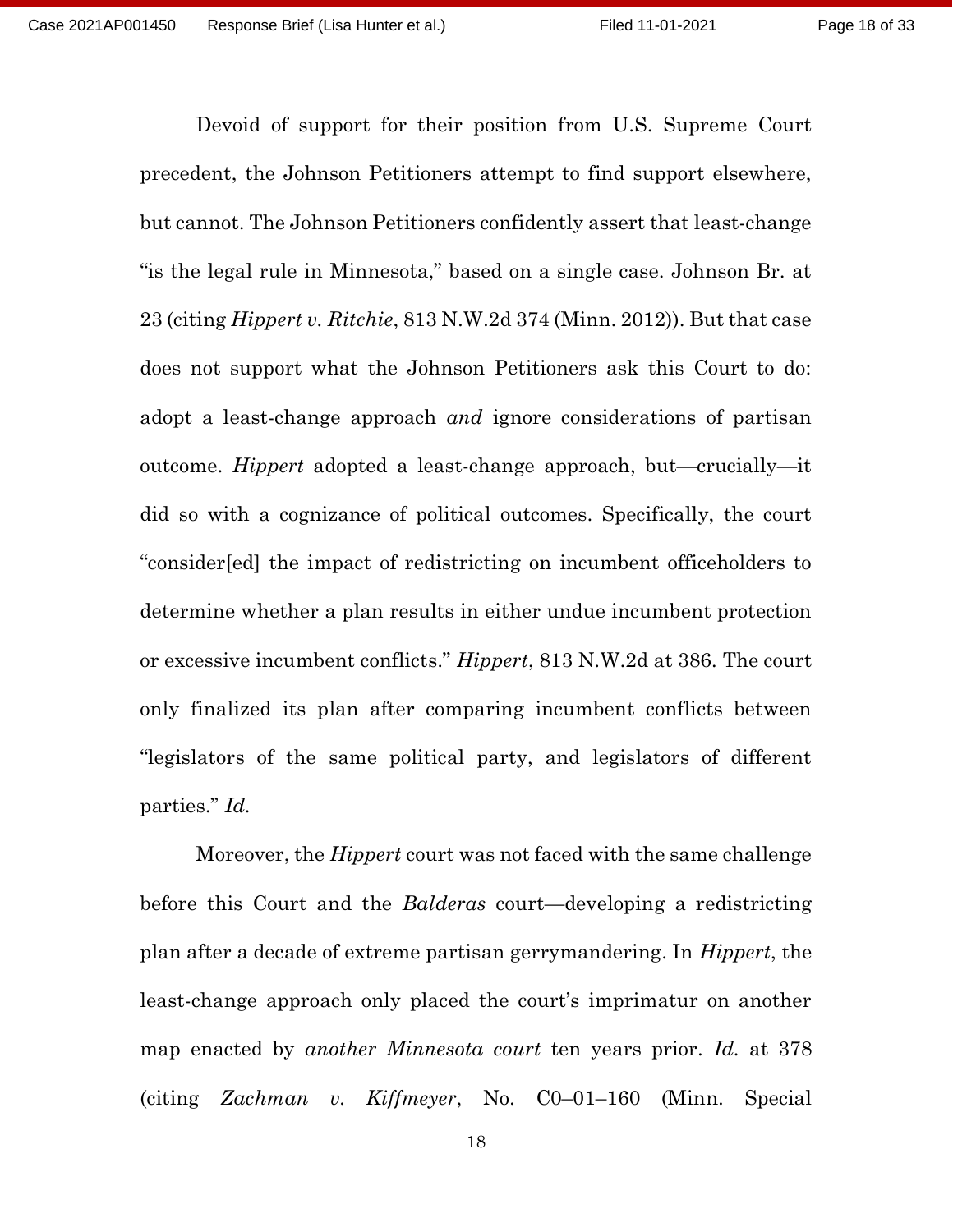Redistricting Panel Mar. 19, 2002) (Final Order Adopting a Legislative Redistricting Plan)). Thus, read in its proper context, *Hippert*, too, supports the conclusion that multiple other courts (including the U.S. Supreme Court) have announced: no court should adopt a least-change approach when it would function to implement a partisan gerrymander.

#### C. There is no basis for deference to a vetoed bill.

The Legislature's extraordinary contention that the Court should defer to the Legislature's forthcoming redistricting plan even if it is not duly enacted into law—beyond being deeply antidemocratic—has no basis in law or precedent. Courts owe no *deference* to the Legislature's preferred redistricting plan after impasse.

This argument—that a vetoed bill with no force of law deserves deference in a redistricting case—has been rejected many times, including in a prior impasse case in Wisconsin. See Wis. State AFL-CIO v. Elections Bd., 543 F. Supp. 630, 632 (E.D. Wis. 1982) ("The vetoed plan has been submitted to us for our consideration and, after reviewing it, we conclude that it is one of the worst efforts before us and for that reason we decline to adopt it. The plan has, in our opinion, no redeeming value.");  $O'Sullivan$ , 540 F. Supp. at 1202 ("[W]e are not required to defer to any plan that has not survived the full legislative process to become law."); Cartens, 543 F. Supp. at 79 (explaining that a vetoed legislative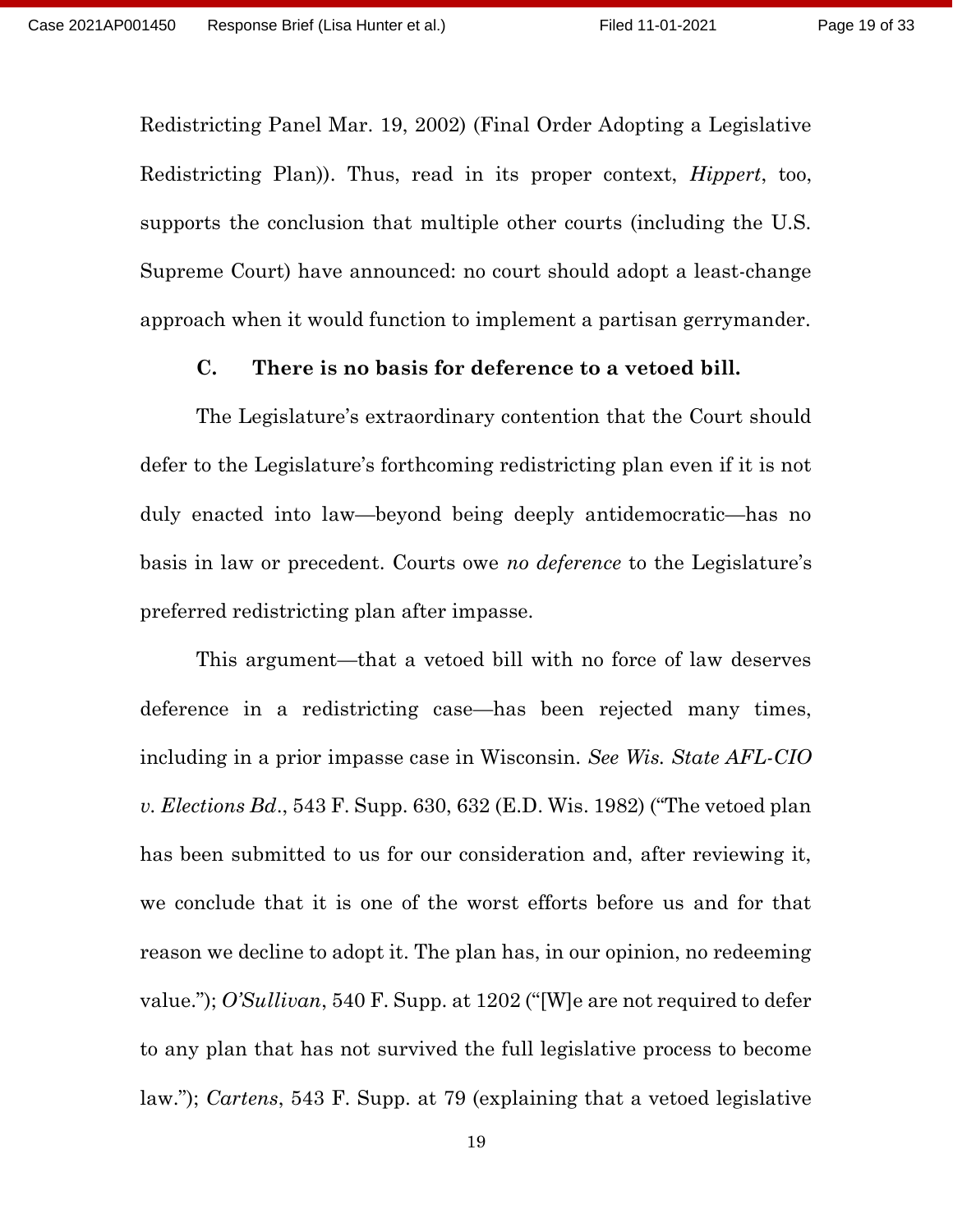plan "cannot represent current state policy any more than the Governor's proposal"); Hippert, 813.N.W.2d at 379 n.6 ("[B]ecause the Minnesota Legislature's redistricting plan was never enacted into law, it is not entitled to [*Upham*] deference.") (citing *Perry*, 565 U.S. at 392-96). As the U.S. Supreme Court has explained, a legislative reapportionment plan that has been vetoed by the Governor represents little more than the legislature's "proffered" plan, and certainly does not reflect "the State's policy" where the Governor has a contrary recommendation. Sixty-Seventh Minn. State Senate v. Beens, 406 U.S. 187, 197 (1972).

Recognizing, as it must, that State ex rel. Reynolds v. Zimmerman, 22 Wis. 2d 544, 126 N.W.2d 551 (1964), explicitly requires any legislative redistricting plan to be signed by the governor (or have his veto overridden) to receive the force of law, the Legislature pushes its antidemocratic agenda one step further by asking this Court to discard its own on-point precedent. The Legislature suggests that "Zimmerman" is on shaky ground in light of the language of Article IV, § 3 and historical context." Leg. Br. at 20. But there can be no serious doubt the Court was well aware of this language and historical context when it concluded in Zimmerman that "it would be unreasonable to hold that the framers of the constitution intended to exclude from the reapportionment process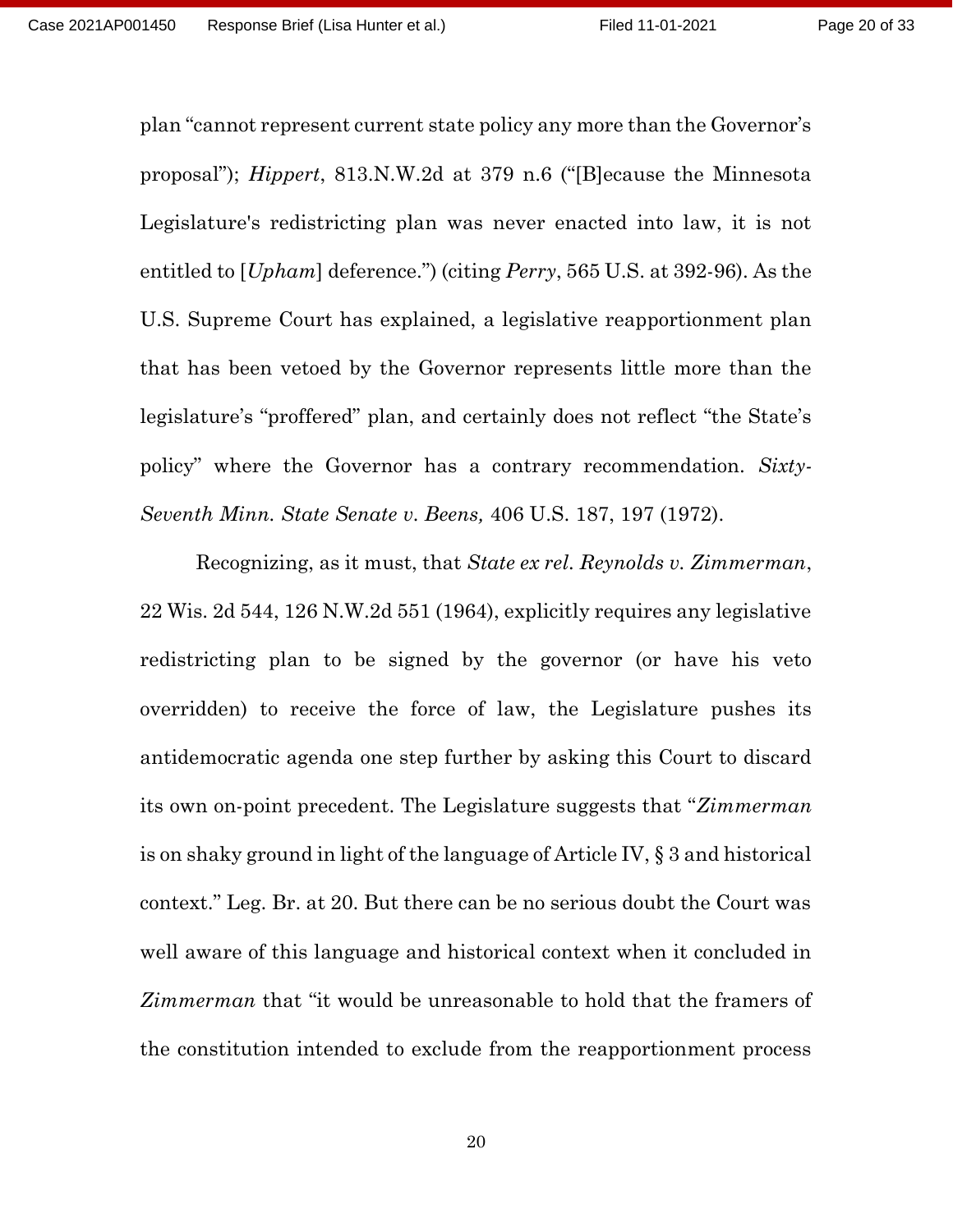the one institution guaranteed to represent the majority of the voting inhabitants of the state, the Governor." 22 Wis. 2d at 556-57.

In perhaps its wildest leap, the Legislature argues that the principle of constitutional avoidance would be served by deferring to their prospective bill—thereby overruling Zimmerman implicitly, rather than explicitly. See Leg. Br. at 22. Suffice it to say, requiring the Governor's signature on laws reapportioning the state has been the rule in Wisconsin for over 100 years, and nothing could be on shakier ground than the Legislature's own contentions. State ex rel. Att'y Gen. v. Cunningham, 81 Wis. 440, 51 N.W. 724, 730 (1892) (holding "the apportionment act is like any other act of the legislature, and is passed by the legislature in the exercise of its legislative power"); Wis. Const. art. V, § 10 ("Every bill which shall have passed the legislature shall, before it becomes a law, be presented to the governor.").

## II. A least-change approach entrenches extreme partisan advantage.

#### A. Rucho does not require this Court to be willfully blind to the partisan impact of a map.

As the Hunter Intervenor-Petitioners explained in their Opening Brief, the judiciary's institutional credibility as a nonpartisan and independent actor depends on a reapportionment process that ensures Wisconsin's new redistricting plans are not stacked in favor of one party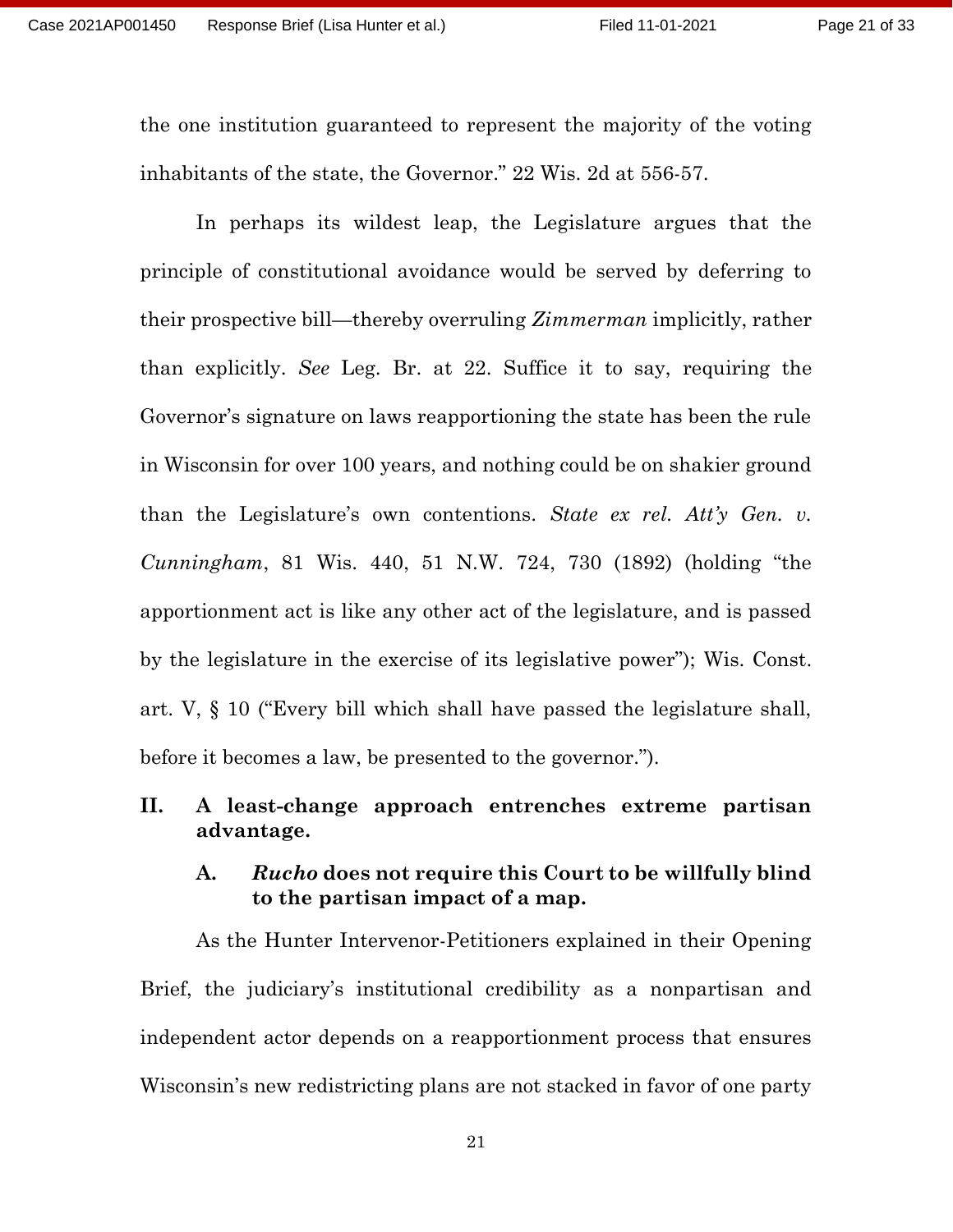from the outset. See Hunter Br. at 2. While the Legislature argues that a "least-changes" plan would "minimize" this Court's involvement in the "political thicket," Leg. Br. at 40, adopting the basic outlines of maps that Wisconsin voters know to be the most gerrymandered in the country does not shield this Court from the political thicket; it thrusts the Court into it. While both the Legislature and Republican Congressmen lean on Rucho v. Common Cause to argue this Court should not consider the partisan implications of any remedial map, Rucho does not require courts to be willfully blind to the existence of partisan gerrymanders. To the contrary, Rucho recognized that that "[partisan] gerrymandering is '"incompatible with democratic principles." 139 S. Ct. at 2506 (citing Ariz. State Leg. v. Ariz. Indep. Redistricting Comm'n, 576 U.S. 787, 791 (2015)). The issue in Rucho was what federal courts should do when faced with an argument that a duly enacted state map was *too* gerrymandered under the federal Constitution. See id. at 2484, 2497 ("The 'central problem' is not determining whether a jurisdiction has engaged in partisan gerrymandering. It is 'determining when political gerrymandering has gone too far.'") (citing Vieth v. Jubelirer, 541 U.S. 267, 296 (2004)).

Petitioners are not asking this Court to rule on whether Wisconsin's outgoing reapportionment plans would be struck down as

22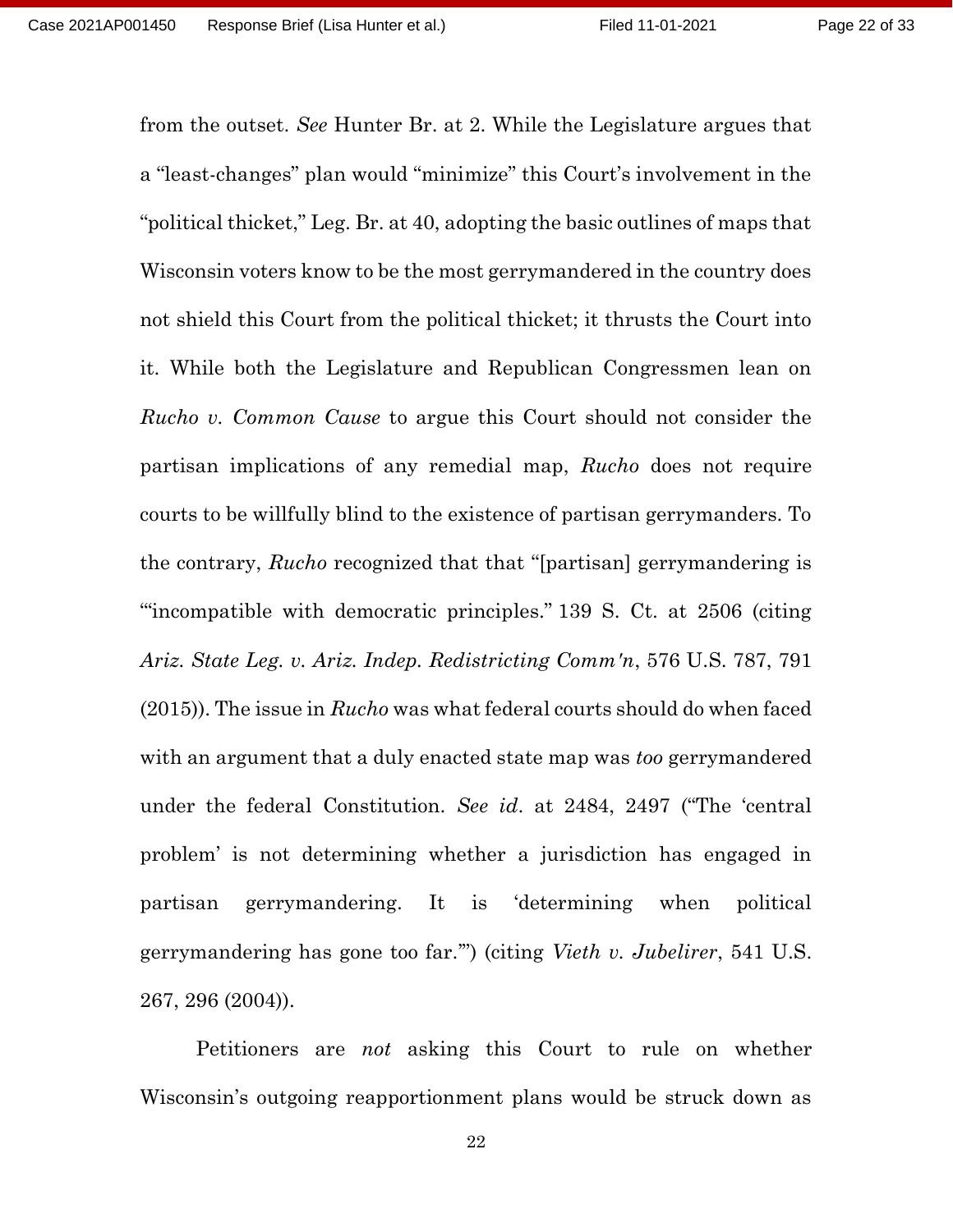unconstitutional partisan gerrymanders, or even more to the point, to determine at what point the extreme political gerrymandering in the map crossed over the constitutional line. Petitioners simply ask that in drawing maps for Wisconsin voters to select their representatives in coming elections, the Court decline to operate as a Republican-controlled arm of government, and instead do as other courts that have been similarly tasked have done: apply neutral redistricting principles, and consider whether the likely partisan outcome of the plan "is likely to produce a congressional delegation roughly proportional to the party voting breakdown across the state." *Balderas*, 2001 WL 36403750 at \*3.

In other words, this Court cannot and should not ignore that Wisconsin's Legislature created some of the most extreme and effective gerrymanders in the country in the last redistricting cycle. See, e.g., Whitford v. Gill, 218 F. Supp. 3d 837, 890-96, 898-99 (W.D. Wis. 2016) (three-judge panel), vacated for lack of standing, 138 S. Ct. 1916 (2018). Regardless of whether that abuse could have been actionable under Wisconsin's Constitution—a question not present in this case because the previous decade's maps have already been rendered unconstitutional by population changes—adopting a least-change approach would calcify that gerrymander into existence indefinitely. It would also put this Court's stamp of approval on those extreme political gerrymanders—a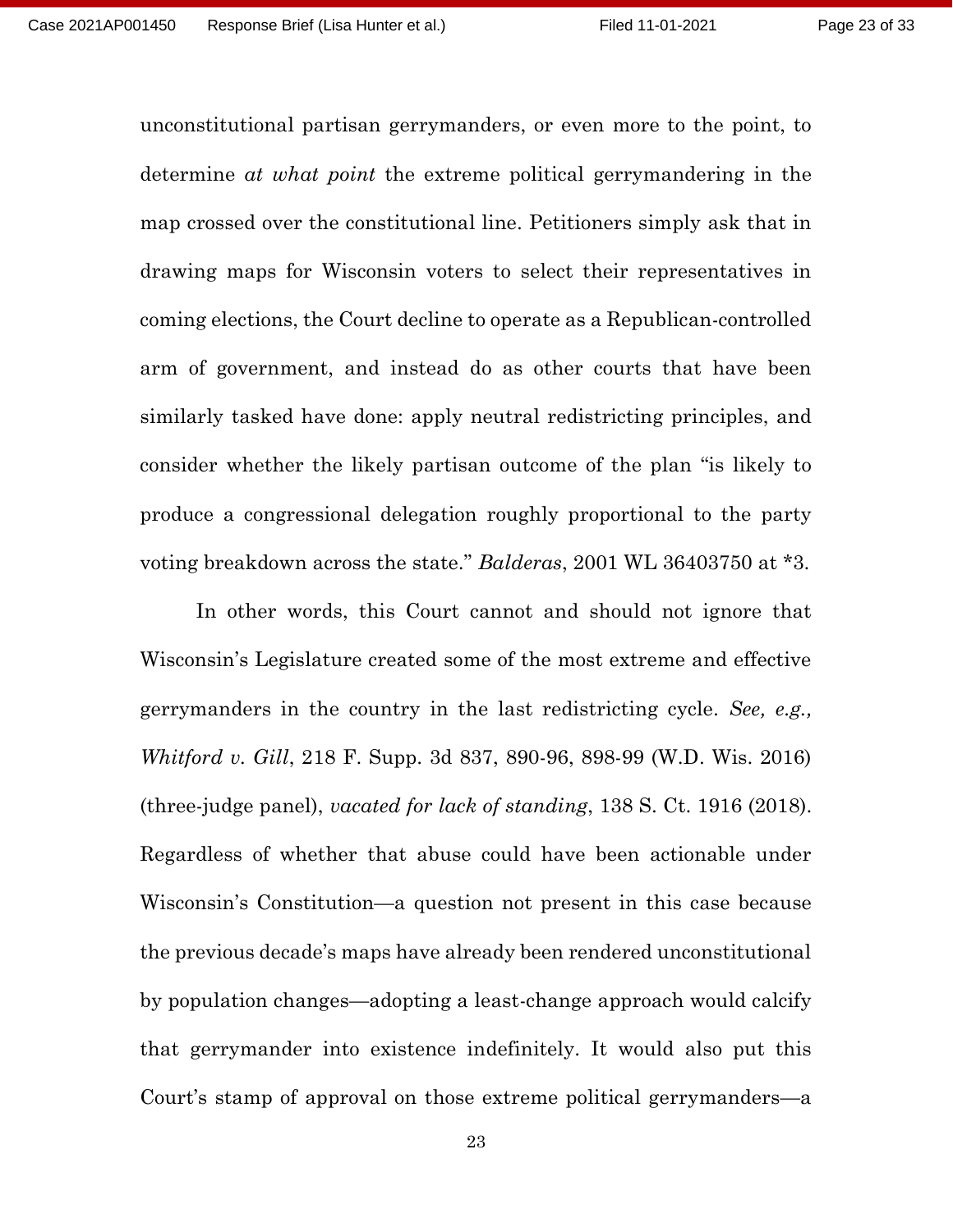choice that would be wholly inappropriate for a judicially drawn map and risk eroding the people's confidence in the judiciary as a neutral and fair arbiter. See, e.g., Balderas, 2001 WL 36403750 at \*4.

This is precisely why many courts tasked with drawing reapportionment plans have sought to draw politically neutral maps, even if the state itself does not prohibit the political branches from engaging in partisan gerrymandering. See Hunter Br. at 9-10. This approach makes sense: "A court-ordered plan [] must be held to higher standards than a State's own plan." Chapman v. Meier, 420 U.S. 1, 26 (1975). Rucho does not change this. It simply determines that federal courts are ill-equipped to determine whether a duly enacted state plan is an unconstitutional partisan gerrymander. 139 S. Ct. at 2508. It says nothing about whether courts may consider partisan implications of a map when tasked with drawing it in the first instance. Indeed they should, because, as *Rucho* recognized, partisan gerrymandering is inherently undemocratic. Id. at 2506. This Court should seize the opportunity to ensure that, for the first time in ten years, Wisconsin voters have a redistricting plan that is consistent with democratic principles.

24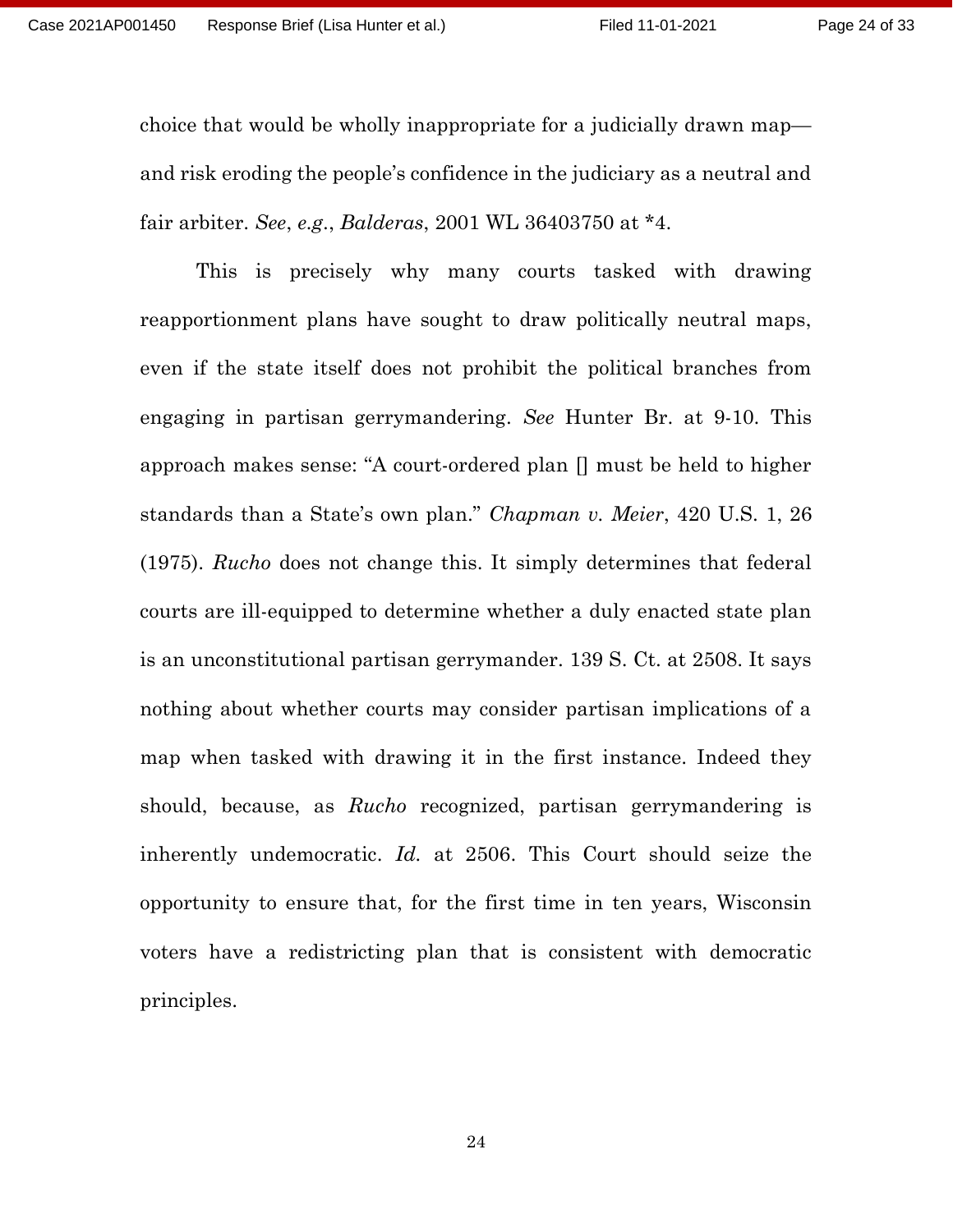#### B. No court in Wisconsin's history has used a leastchange approach to lock in an extreme gerrymander.

While the Johnson Petitioners suggest that a least-change approach is "consistent" with what previous federal Wisconsin impasse courts have done, Johnson Br. at 24-26, this argument obscures crucial differences between the circumstances in those redistricting cycles and the circumstances here.

To start, the federal panels tasked with drawing new maps for Wisconsin in both Baumgart v. Wendelberger, No. 01-C-0121, 2002 WL 34127471 (E.D. Wis. May 30, 2002), and Prosser v. Elections Board, 793 F. Supp. 859 (W.D. Wis. 1992), did not begin with baseline maps that were widely recognized as partisan gerrymanders. To the contrary, both Baumgart and Prosser built new maps for Wisconsin based on maps that had been drawn by neutral courts—not by partisan actors—in the previous redistricting cycle. The Baumgart panel drew Wisconsin's legislative maps for the 2000 redistricting cycle based on maps the Prosser panel had drawn when Wisconsin was at an impasse in the 1990 redistricting cycle. And the Prosser panel, which consisted of Judges Posner, Crabb, and Curran, specifically sought to "not select a plan that seeks partisan advantage." 793 F. Supp. at 867 (emphasis added). It ultimately drew Wisconsin's legislative maps for the 1990 redistricting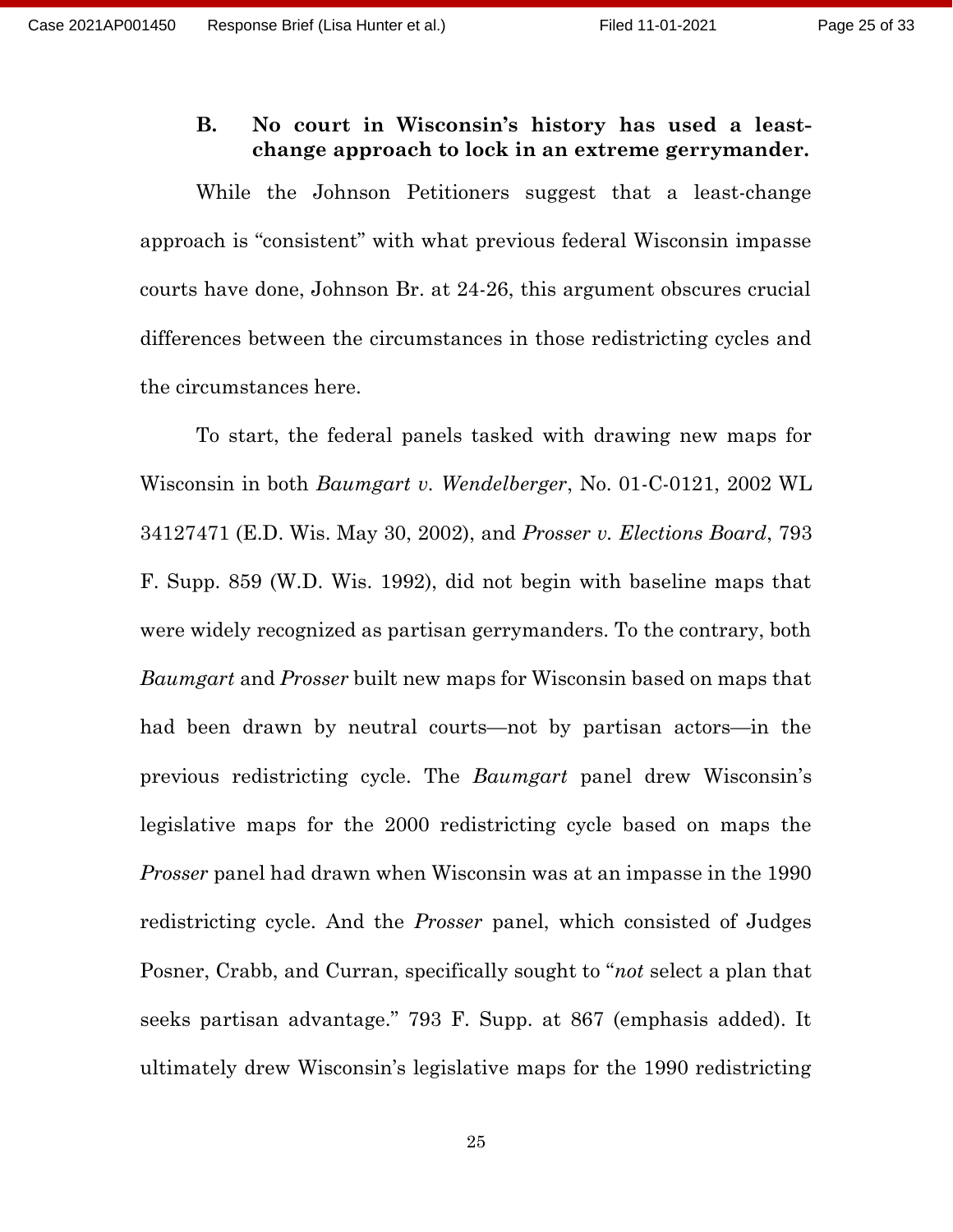cycle based on maps the 1980 federal impasse panel had drawn on its own when Wisconsin was at an impasse in the 1980 redistricting cycle. See Wis. State AFL-CIO v. Elections Bd., 543 F. Supp. 630 (E.D. Wis. 1982).

The upshot is that no court is Wisconsin's modern history has used a least-change approach when doing so would lock in a map adopted by partisan actors, let alone when that map was a partisan gerrymander. Instead, those courts used prior courts' plans as a baseline because, under the circumstances, doing so would help ensure a "neutral" outcome for the state. See Baumgart, 2002 WL 34127471, at \*7. It is not plausible that any of those panels would have accepted a least-change approach had they been confronted with the baseline map that this Court faces today. The Baumgart panel, for instance, specifically chastised plan submissions that had clear "partisan origins" or were "riddled with [] partisan marks." Id. at \*4. The Prosser panel, too, specifically disclaimed plans that sought "partisan advantage" and refused to draw a map that would enable "one party [to] do better than it would do under a plan drawn up by persons having no political agenda." 793 F. Supp. at 867.

While the Johnson Petitioners once again point to Minnesota as a state where courts use a "least-changes" approach, see Johnson Br. at 23- 24 (citing Hippert, 813 N.W.2d at 380), they fail to point out that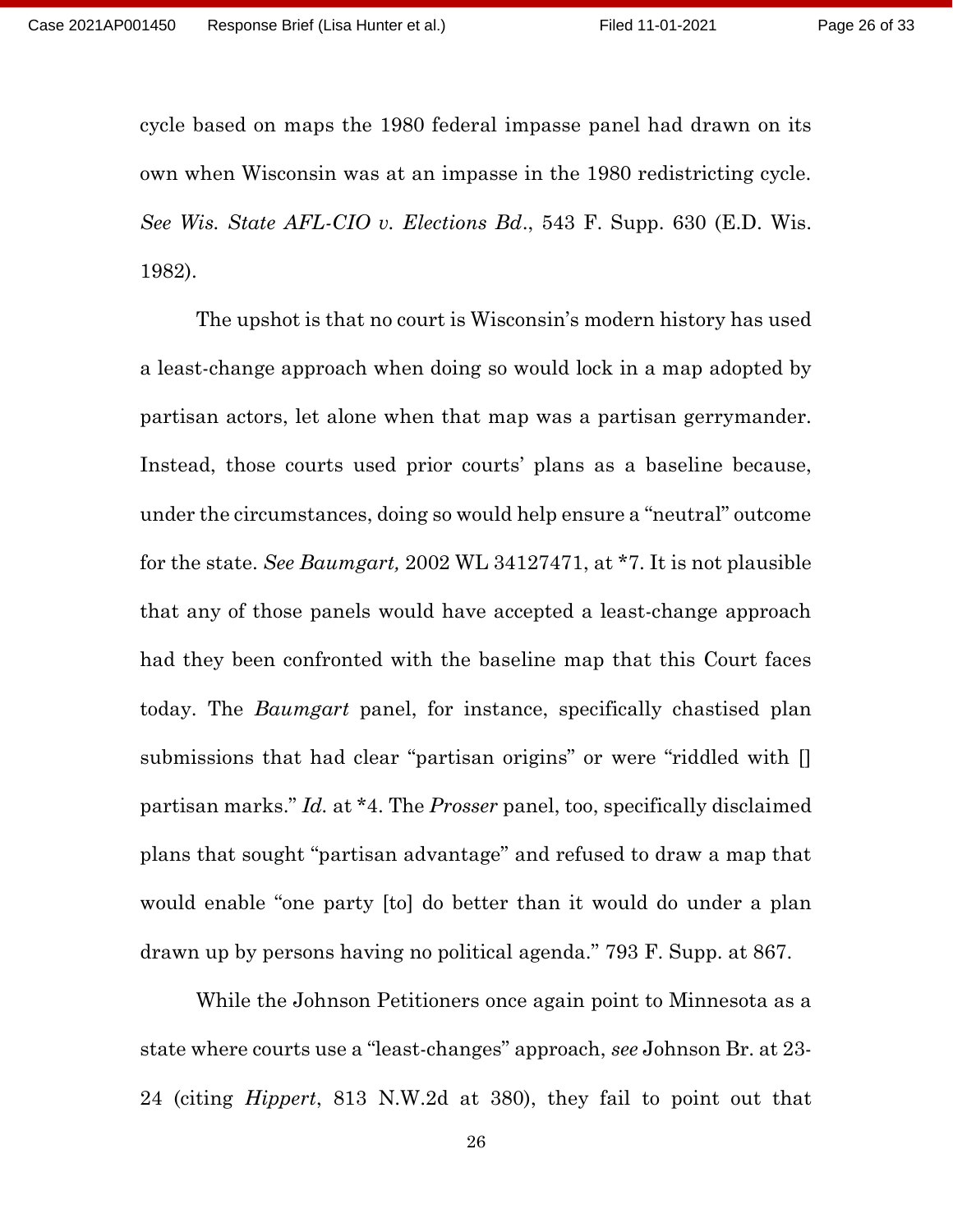Minnesota courts—not Minnesota's political branches—have been drawing reapportionment plans for decades. For that reason, when the Hippert panel used a least-change approach in the 2010 redistricting cycle, it too had as its baseline a map that a neutral court had drawn in the previous redistricting cycle. See Zachman v. Kiffmeyer, No. C0-01- 160 (Minn. Special Redistricting Panel Mar. 19, 2002).

Ultimately, those in favor of a least-change approach for this redistricting cycle cite no precedent in which a court used such an approach to lock in an aggressive partisan gerrymander. If anything, such an approach in this case would be flatly inconsistent with the stated values and goals of Wisconsin's prior impasse courts to achieve a neutral map.

#### C. The Court should not prioritize redistricting factors that will have the effect of locking in a gerrymandered map.

This Court also should not use (or at a minimum, should not prioritize) two factors—core retention and incumbency protection—that will have the obvious effect of perpetuating the current gerrymandered maps despite the Governor's anticipated veto over a plan that retains the core of the gerrymandered plan. Those two factors' inherent ability to lock-in existing gerrymanders is so notorious that it has a name— "gerrylaundering"—a term that describes when otherwise neutral-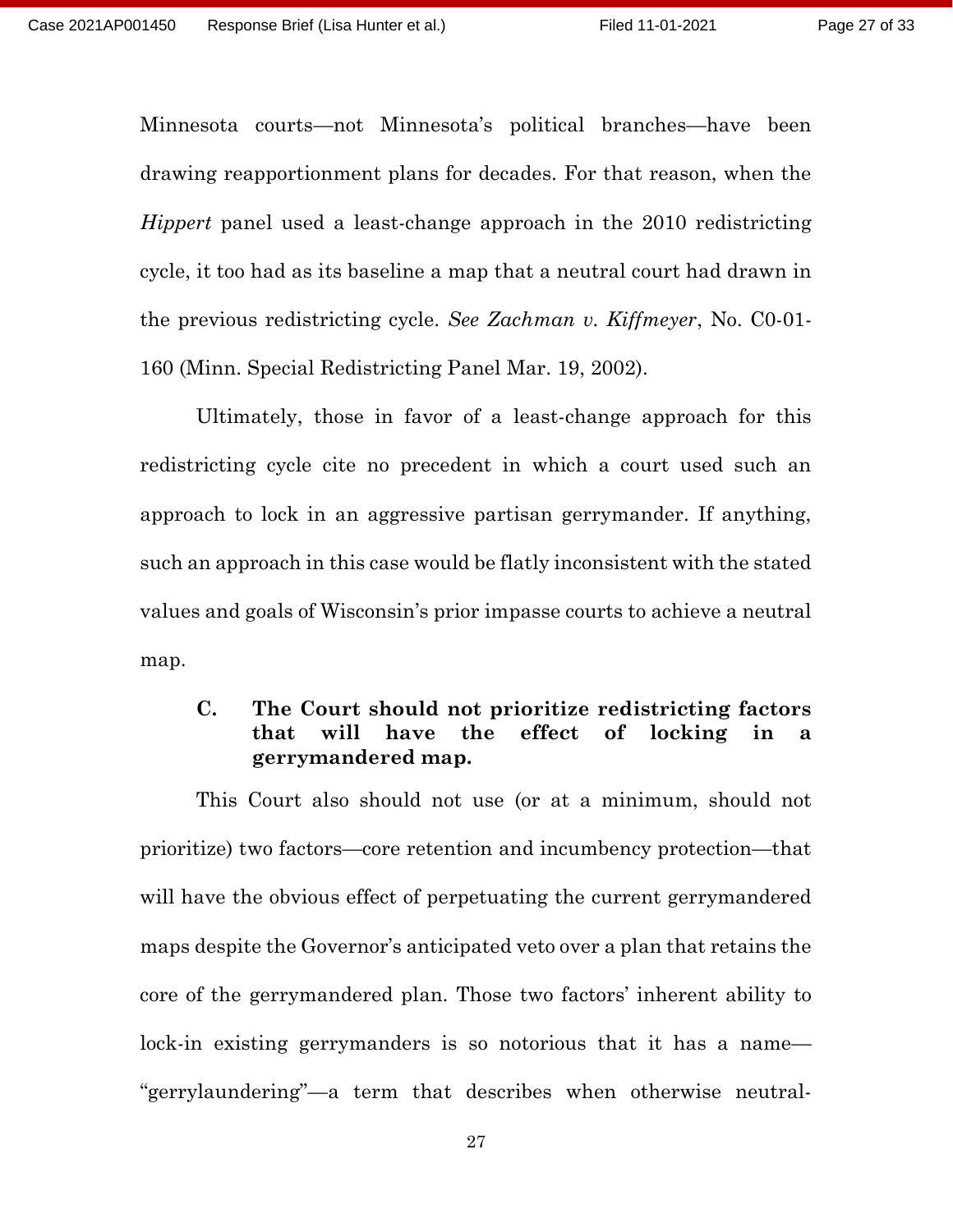sounding redistricting criteria are used to give an existing gerrymandered map a veneer of legitimacy. See, e.g., Robert Yablon, Gerrylaundering, Univ. of Wis. L. Studies Research Paper No. 1708, p. 15 (Aug. 23, 2021), 97 N.Y.U. L. Rev. (forthcoming 2022), available at https://ssrn.com/abstract=3910061. In practice, "gerrylaunders" are just as antidemocratic as traditional gerrymanders; both deprive a state's citizens of representatives responsive to the will of the electorate.

 While the Legislature describes "core retention," "continuity of representation," and "incumbent protection" as "undisputed traditional redistricting criteria," Leg. Br. at 37-38, the Wisconsin Constitution makes no mention of these criteria. Nor is "continuity of representation" or "core retention" required in many other states; to the contrary, many more states *prohibit* reapportionment plans that entrench the status quo than those that require it. See Yablon, Gerrylaundering at 23-24 (conducting 50-state survey). The same is true of incumbency protection. See id. (describing at least 10 states that prohibit considering incumbent addresses or drawing maps that protect incumbents and few, if any, that require it).

Notably, many courts tasked with redistricting after an impasse have specifically chosen to eschew continuity of representation or incumbency protection as a factor to consider in drawing apportionment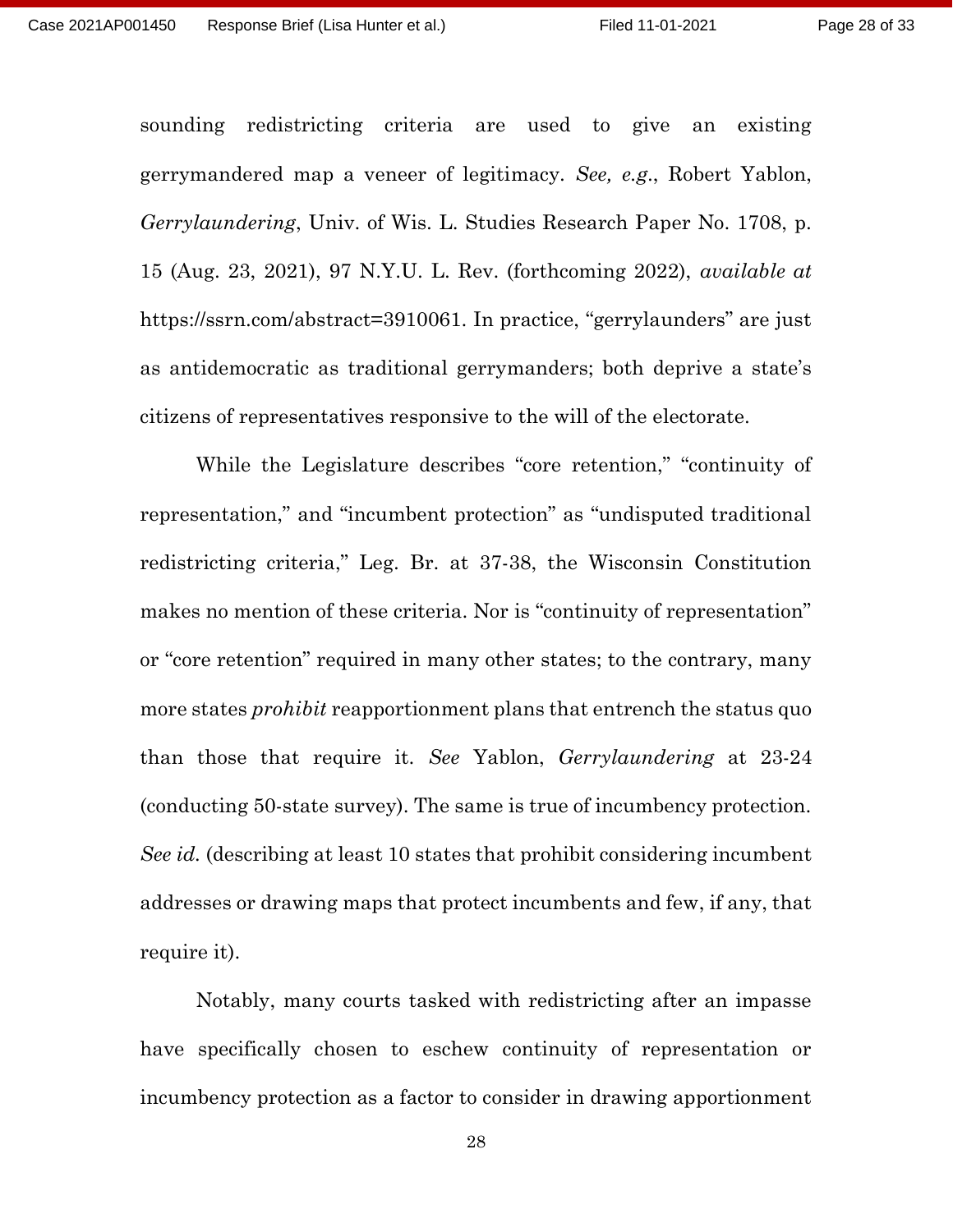plans even when the Legislature would not be prevented from doing so in the first instance. See, e.g., Wis. State AFL-CIO, 543 F. Supp. at 638 (Wisconsin panel refusing to consider incumbency protection in drawing Wisconsin's reapportionment plans after impasse); Hippert, 813 N.W.2d at 385–86 (Minnesota court refusing to prioritize incumbency protection in drawing reapportionment plans after impasse); Favors v. Cuomo, No. 11-CV-5632, 2012 WL 928223, at \*7 (E.D.N.Y. Mar. 19, 2012) (New York court refusing to consider incumbency protection in drawing reapportionment plans after impasse). This is not surprising. As the Fifth Circuit explained long ago, "[m]any factors, such as the protection of incumbents, that are appropriate in the legislative development of an apportionment plan have no place in a plan formulated by the courts." Wyche v. Madison Par. Police Jury, 769 F.2d 265, 268 (5th Cir. 1985). Because the goal of "protecting incumbents [] enshrines a particular partisan distribution," Rucho, 139 S. Ct. at 2500, this Court should decline to consider it in creating new maps for Wisconsin.

Finally, this Court should not be swayed by arguments that core retention or continuity of representation must be prioritized to avoid "temporal vote dilution" in state senate elections. See Leg. Br. at 36. The Hunter Intervenor-Petitioners do not deny that moving voters outside of their existing senate districts will have a temporary adverse effect on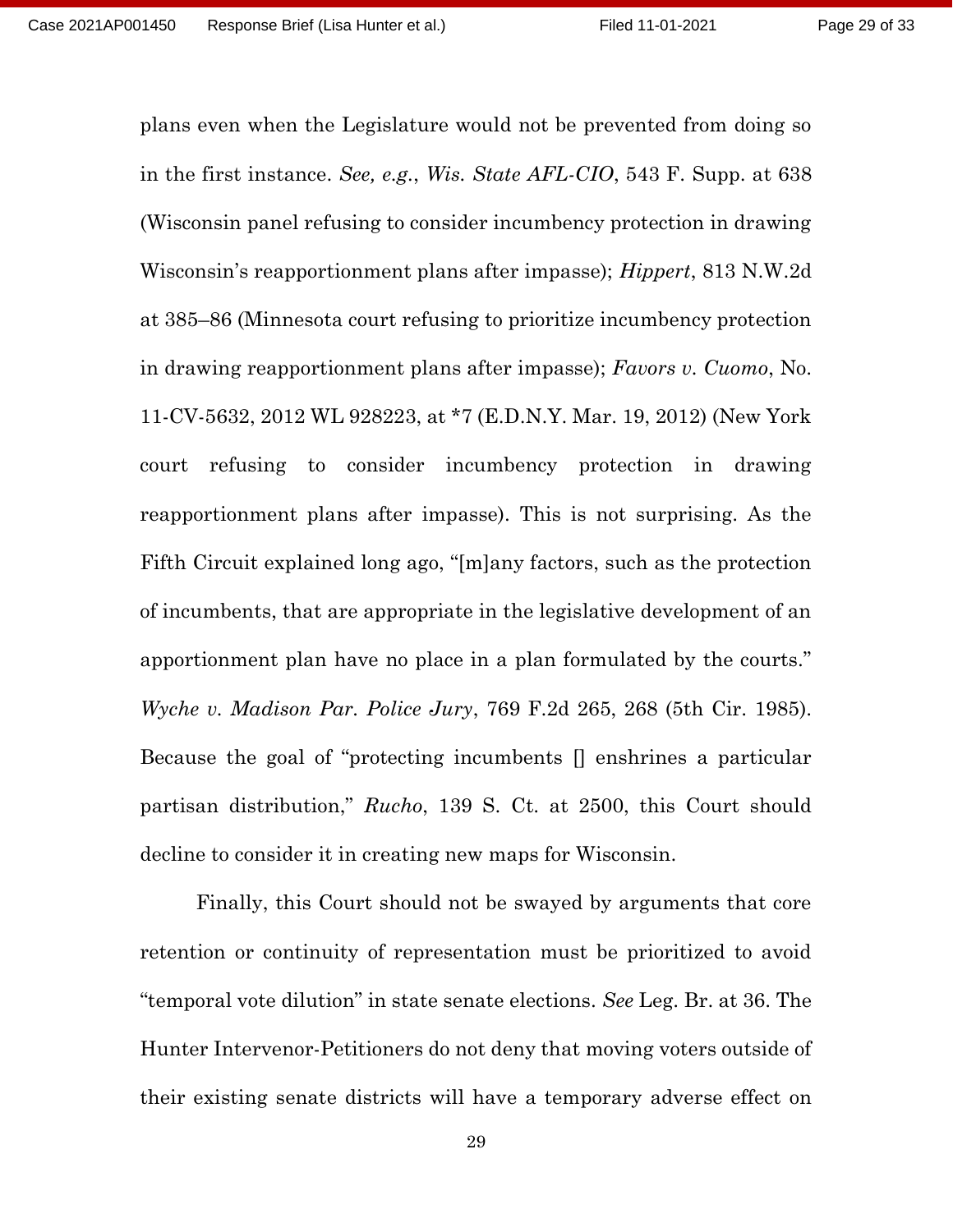some voters' ability to participate in senate elections in the next election. (Indeed, this is true of every new redistricting plan, whether adopted by the Legislature or a court.) But the alternative—locking in a partisan gerrymander—deprives all Wisconsin voters of a fair map for at least the next ten years, a far worse outcome. And as the Baldus panel recognized last cycle, this effect "in the wake of redistricting is seen as inevitable, and thus as presumptively constitutional, so long as no particular group is uniquely burdened." Baldus v. Members of Wis. Gov't Accountability Bd., 849 F. Supp. 2d 840, 852 (E.D. Wis. 2012).

 Perhaps most importantly, this Court should not reward the Legislature with a least-change map on this basis when the Legislature itself moved an extraordinary number of voters outside of their existing senate districts to accomplish its gerrymander in the 2010 redistricting cycle. As the BLOC Intervenor-Petitioners explain, the Wisconsin Legislature moved over 1,200,000 Wisconsin voters out of their existing senate districts in that redistricting cycle when it could have moved just a fraction of those voters to account for population changes. See BLOC Br. at 40. Simply put, the Legislature did not feel hamstrung by the need to minimize temporal vote dilution in 2011, belying its contention that the Court is somehow bound by this principle now.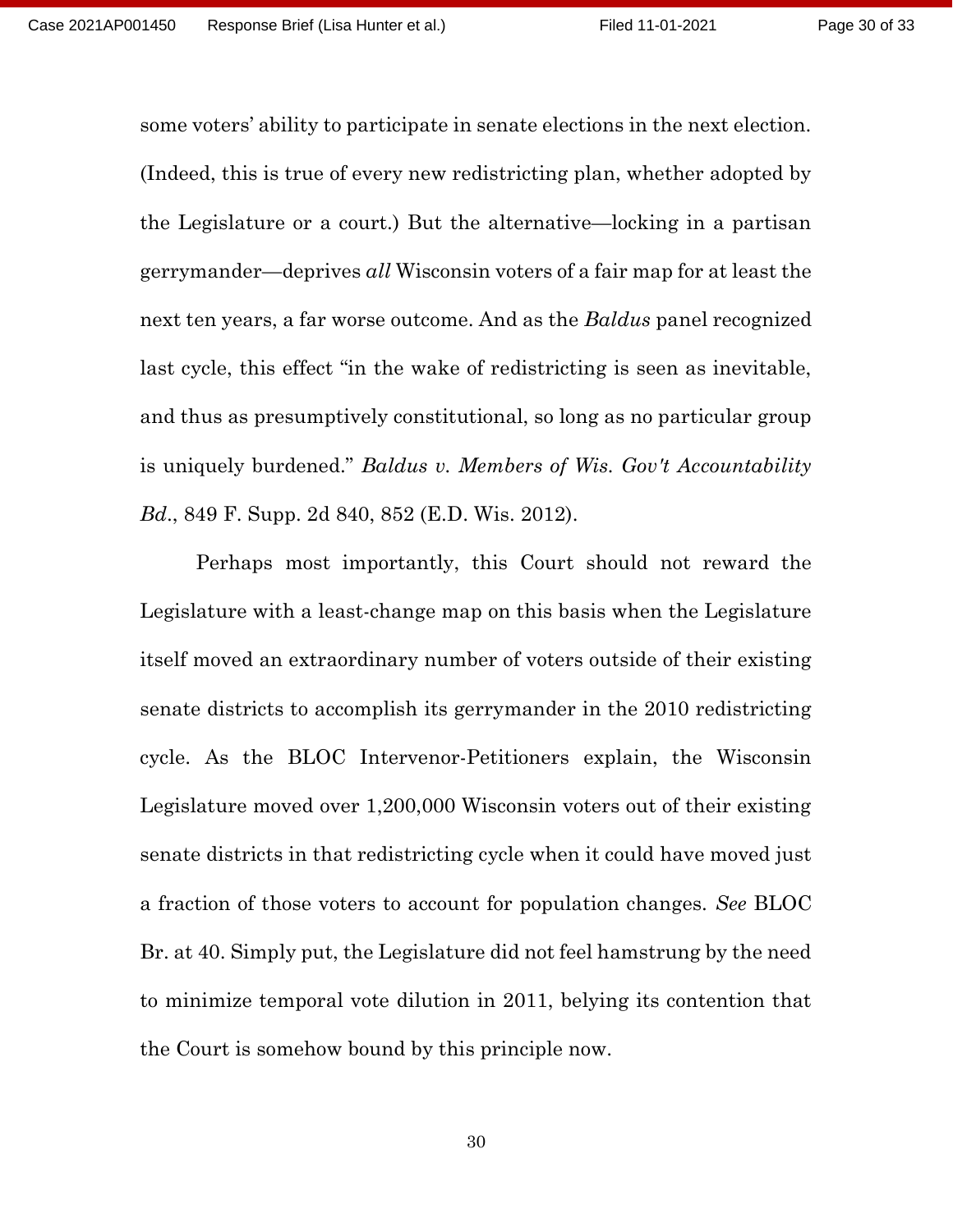Dated this 1st day of November, 2021.

Respectfully Submitted,

 $\frac{1}{\sqrt{2}}$ 

Charles G. Curtis, Jr. Bar No. 1013075 PERKINS COIE LLP 33 E Main St, Ste 201 Madison, Wisconsin 53703-3095 (608) 663-7460 CCurtis@perkinscoie.com Attorney for Hunter Intervenor-Petitioners

Aria C. Branch\* Jacob D. Shelly\* Christina A. Ford\* William K. Hancock\* ELIAS LAW GROUP LLP 10 G St., NE, Suite 600 Washington, D.C. 20002 (202) 968-4490 ABranch@elias.law JShelly@elias.law CFord@elias.law WHancock@elias.law Attorneys for Hunter Intervenor-Petitioners

\*Admitted Pro Hac Vice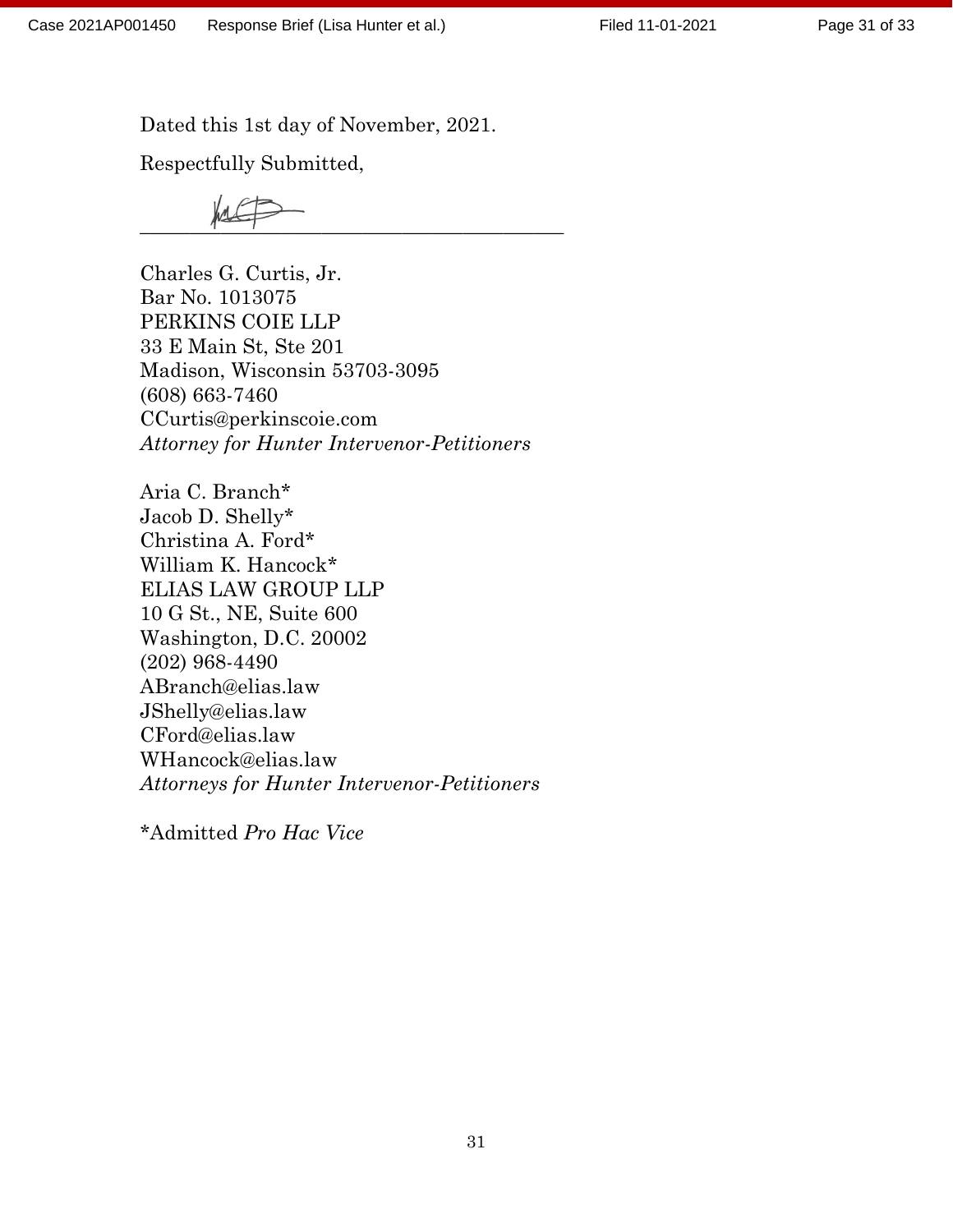## FORM AND LENGTH CERTIFICATION

I certify that this brief conforms to the rules contained in Wis. Stat. § 809.19(8)(b), (bm), and (c) for a brief produced with a proportional serif font. The length of this brief is 5,365 words. Dated: November 1, 2021 *\_\_\_\_\_\_\_\_\_\_\_\_\_\_\_\_\_\_\_\_\_* Aria C. Branch